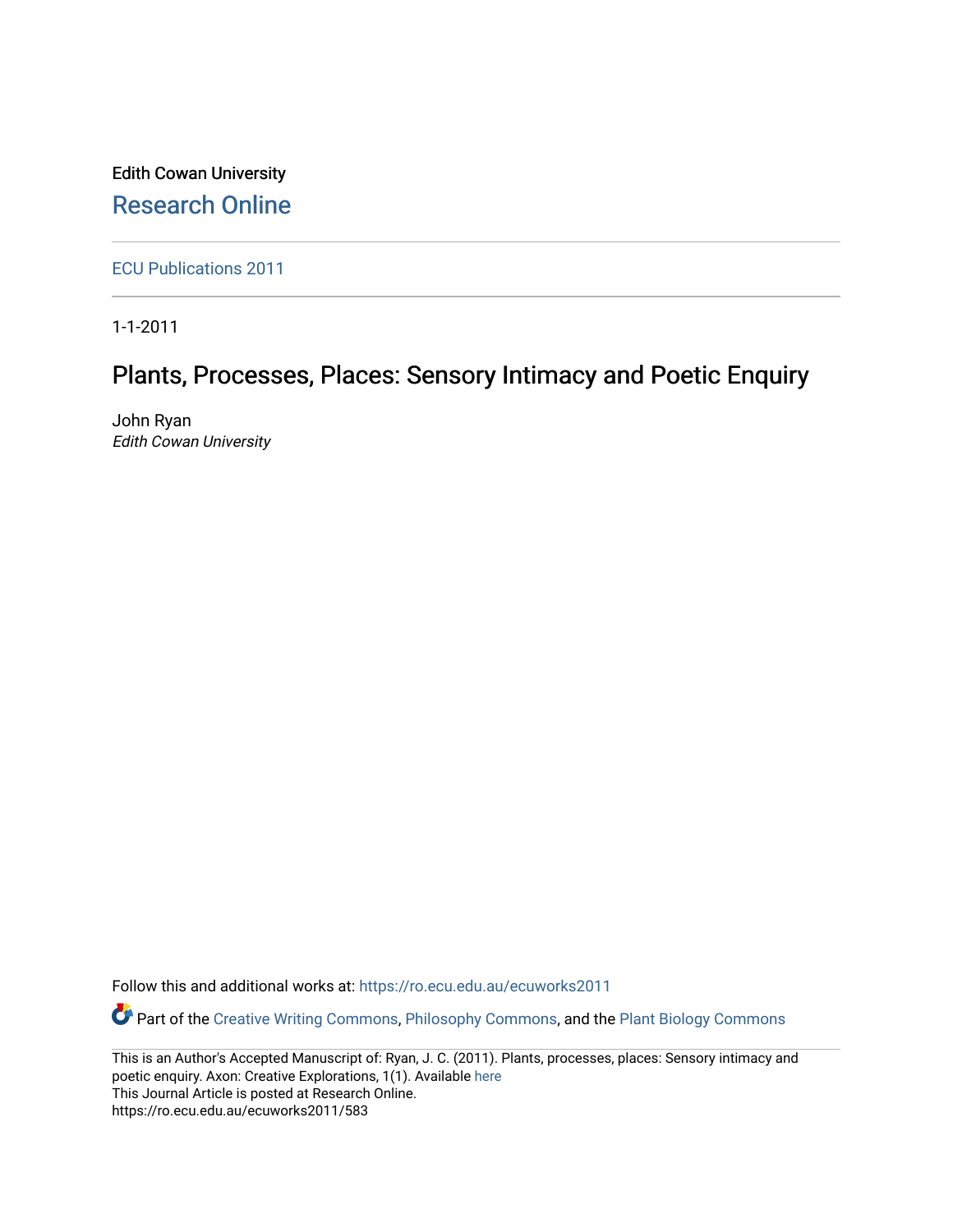Plants, Processes, Places: Sensory Intimacy and Poetic Enquiry John Ryan

# Abstract

As an arts-based research approach, poetic enquiry has been theorised and applied recently in the social sciences and in education. In this article, I extend its usage to ecocritical studies of Australian flora and fauna. The Southwest corner of Western Australia affords opportunities to deploy arts-based methodologies, including field poetry, for celebrating the natural heritage of a region of distinguished biodiversity. I suggest that lyric practices in places such as Lesueur National Park and Anstey-Keane Damplands in southern Perth can catalyse embodied engagements with flora. The outcome of these practices is the invocation of the multiple senses—including the proximities of touch and taste—towards senses of place involving physical interactions with plants and their habitats.

I will discuss poetic enquiry in relation to the limitations of landscape aesthetics. Visual aesthetic modes tend to frame botanical environments as a succession of images. In contrast, an embodied aesthetics closes visual distance towards sensory intimacies and experiences of ecological processes as sensations. Throughout the article, I use an interlude structure that shifts between theoretical elaborations, narrative vignettes that contextualise the poetic practice, and the poems themselves initiated in the field. A continuum between visuality and multi-sensoriality emerges and potentially deepens human appreciation of flora. Poetic enquiry into flora is a means for exploring this continuum towards an understanding of what intimacy with plants in a place entails.

# Keywords

poetic enquiry, flora, multi-sensoriality, embodiment, process, place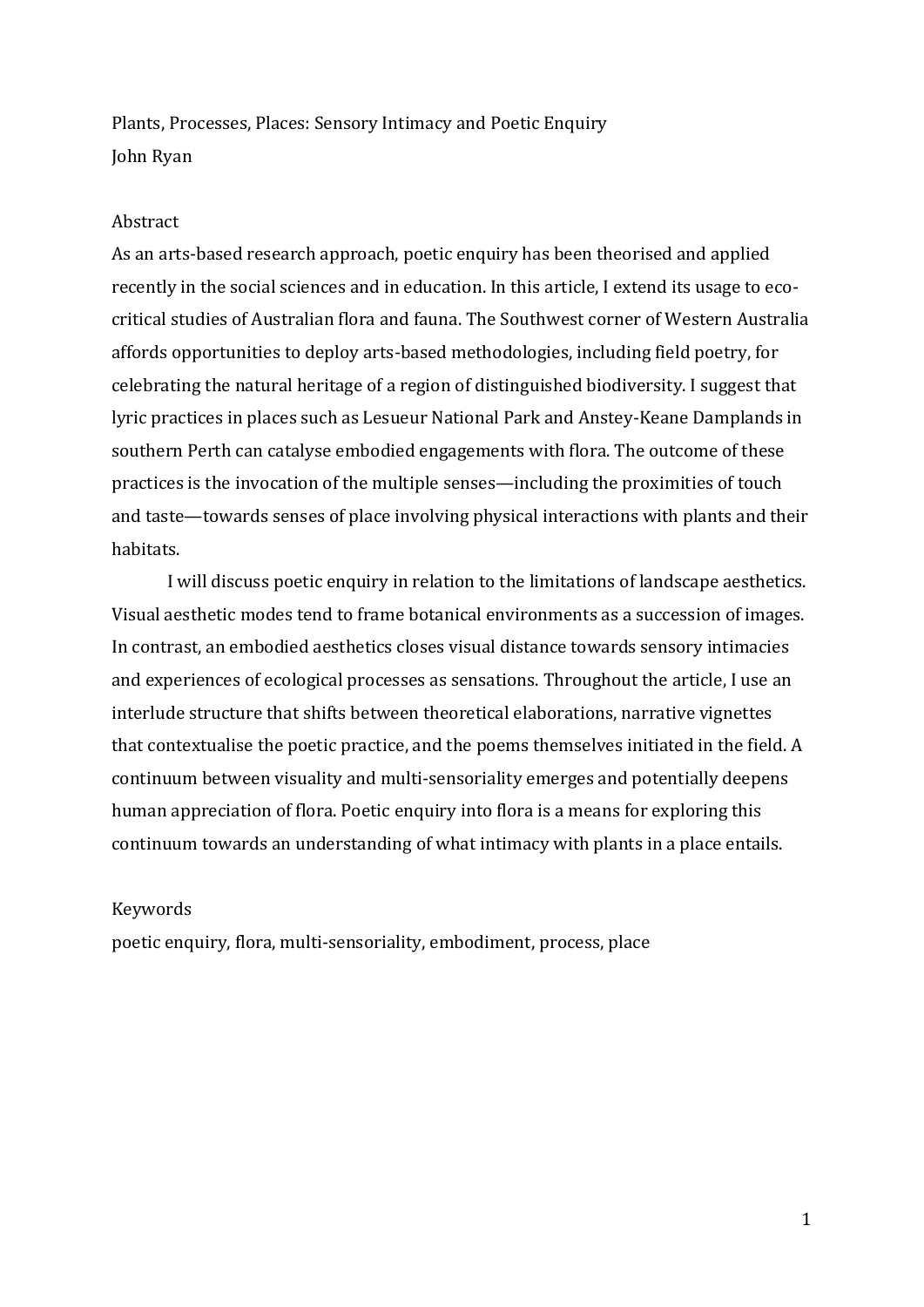Intimacy obtains only where the intimate—world and thing—divides itself cleanly and remains separated. In the midst of the two, in the between of world and thing, in their *inter*, division prevails: a *dif-ference.* (Heidegger 1971: 199)

# Praxis

In 2008, I began research on the aesthetics of Southwest Australian flora.<sup>[1](#page-20-0)</sup> Having previously studied environmental philosophy and design, I was aware of the problematic relationship between aesthetics and landscapes.[2](#page-20-1) From the outset, I felt that aesthetic theory and its practices focused on the distillation of spaces into objects, rather than the exploration of human sensory intimacy with lived places. Vistas, views, vantage points and pleasing prospects reduce land to the picturesque, transforming the fields of contact in which sensations happen into surfaces.[3](#page-20-2) Yet, not only a physical array to be admired distantly, places comprise felt intersections—those brushes with plants and animals, those encounters with non-human life arising from physical closeness. Immanent experiences of place—engaging the senses of touch, taste and smell in particular—engender attachment and affection through the emotions and the body.[4](#page-20-3)

According to the environmental philosopher Allen Carlson (2000: xvii), aesthetics can be defined as 'the area of philosophy that concerns our appreciation of things as they affect our senses, and especially as they affect them in a pleasing way'. In my thesis on aesthetic experience of plants, I set out a notion of multi-sensory aesthetics through the exploration of encounters with plants in their habitats. Working within the interdisciplinary academic field of cultural studies, I have attempted to poeticise the embodied place of contact 'in the midst of the two, in the between of world and thing', in Heidegger's terms. My field-based approach responds to the tendency in popular culture to reduce the botanical world to a consortium of beautiful objects. The *difference* brings me closer to plants through poetic engagements that linger in the 'middle voice' (Carter 1996: 331) towards connectivity through the senses. I prefer to think that I grow and change along with the plants. Rather than detached viewing of landscapes, I have taken an interest in gestures of smell, contacts involving taste and proximities of touch, those untidy sensory entanglements with the world, or what Serres (2008) refers to as our 'mingled bodies'.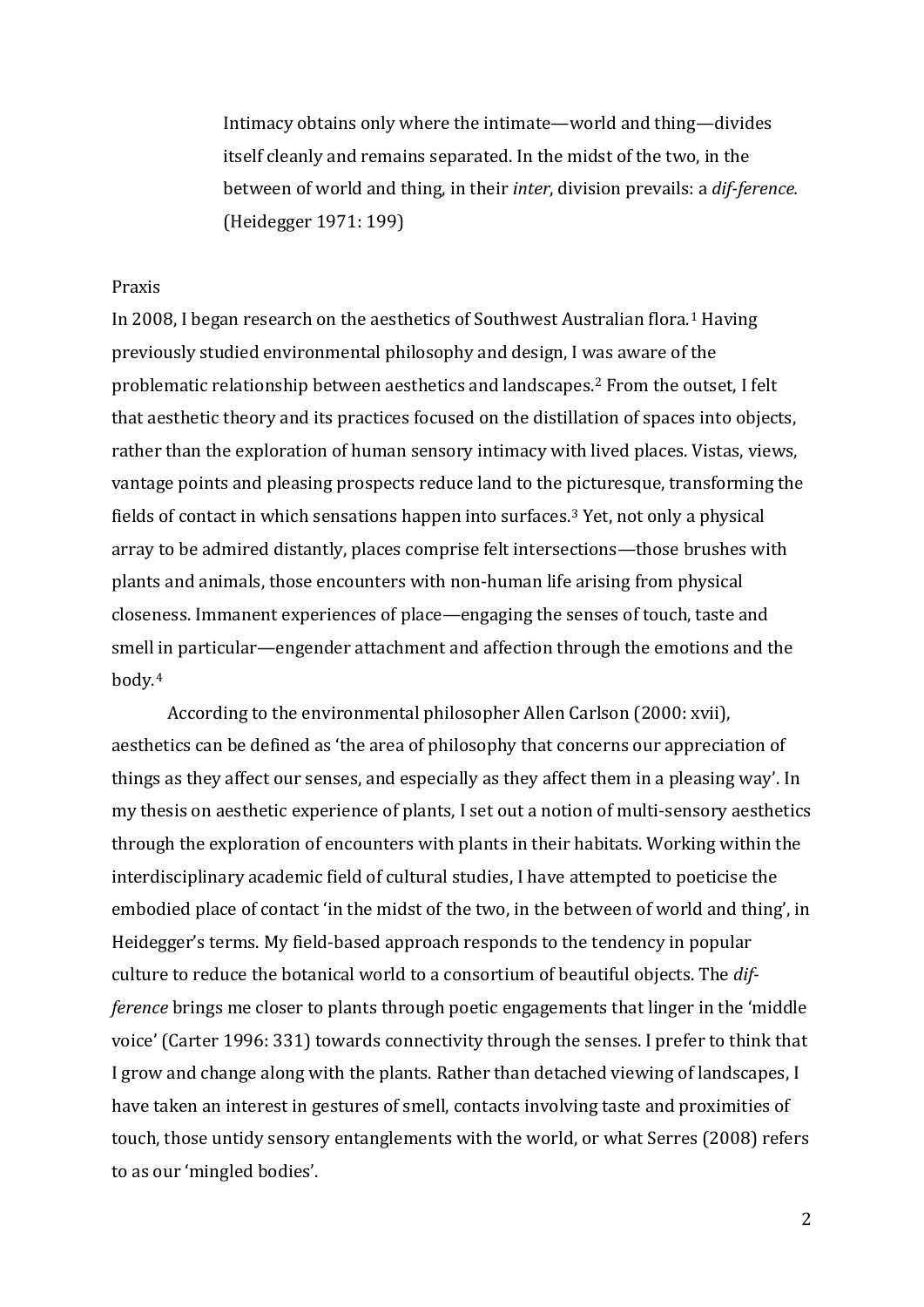For example, soundscapes and smellscapes, though invisible, can bring about sensation, especially as the senses interact among themselves and with the wor(l)d. As the geographer Paul Rodaway (2002: 64) maintains, smell evades the kind of spatial organisation at the centre of visual aesthetics: 'Smells infiltrate or linger, appear or fade, rather than take place or situate themselves as a composition'. However, as far as I can surmise, *taste* itself has become indicative of visual desirability.[5](#page-21-0) Aesthetics, as I know it, *captures* living things in images as a science of perception.

In taking a position polemically for sensory interestedness and bodily entwinements, I noticed that my academic prose began to suffer from the same stasis I was arguing to counteract. I needed poetic insertion, moments of movement and sense infusion dimpling the carapace of theory I was hiding under. *Entry points*. The poetry would intend to exhibit *praxis*, as derived from the Marxist tradition 'implying not just practice, but the ideological assumptions undergirding and/or deriving from practice' (Phillips 1999: 599). For me, *praxis* is reflexive; theory is continually moulded by practice, and, conversely, practice by theory. These interludes are spaces of inbetweenness—interstices in the text—that ground my theoretical ratiocinations. Literally meaning 'between play', an interlude intervenes between the longer segments of a performance (a thesis, in this case). Unlike an intermission that disrupts continuity with a pause, an interlude preserves the flow of the work. As part of my *praxis*, poetic interludes affirm my position, not as a disembodied voice speculating, but an embodied presence participating in the sensuous plant life about which I produce knowledge.

## *Interlude I: Lesueur National Park, Jurien, Western Australia*

A jaunt through the knee-high vegetation atop Mount Lesueur north of Perth, Western Australia in 2009 was my first excursion into the rich heathlands known as the *kwongan* (Beard & Pate 1984: xvii-xxi). 'Understanding parrot bush' narrates an induction. My body-based investigation of the flora of the Southwest region of WA began with *Dryandra sessilis*, also known controversially as of 2007 as *Banksia sessilis*.[6](#page-21-1) Through the shifts between discord and ease in the structure of the writing, the poem expresses acculturation to a place through a curiosity about its flora. As a newcomer to the Southwest, the quality of harshness for which Australia's plants are known, strikes me as the obverse of the silken texture of the flower itself. The land is characterised more accurately as an intersection of extremes: softness and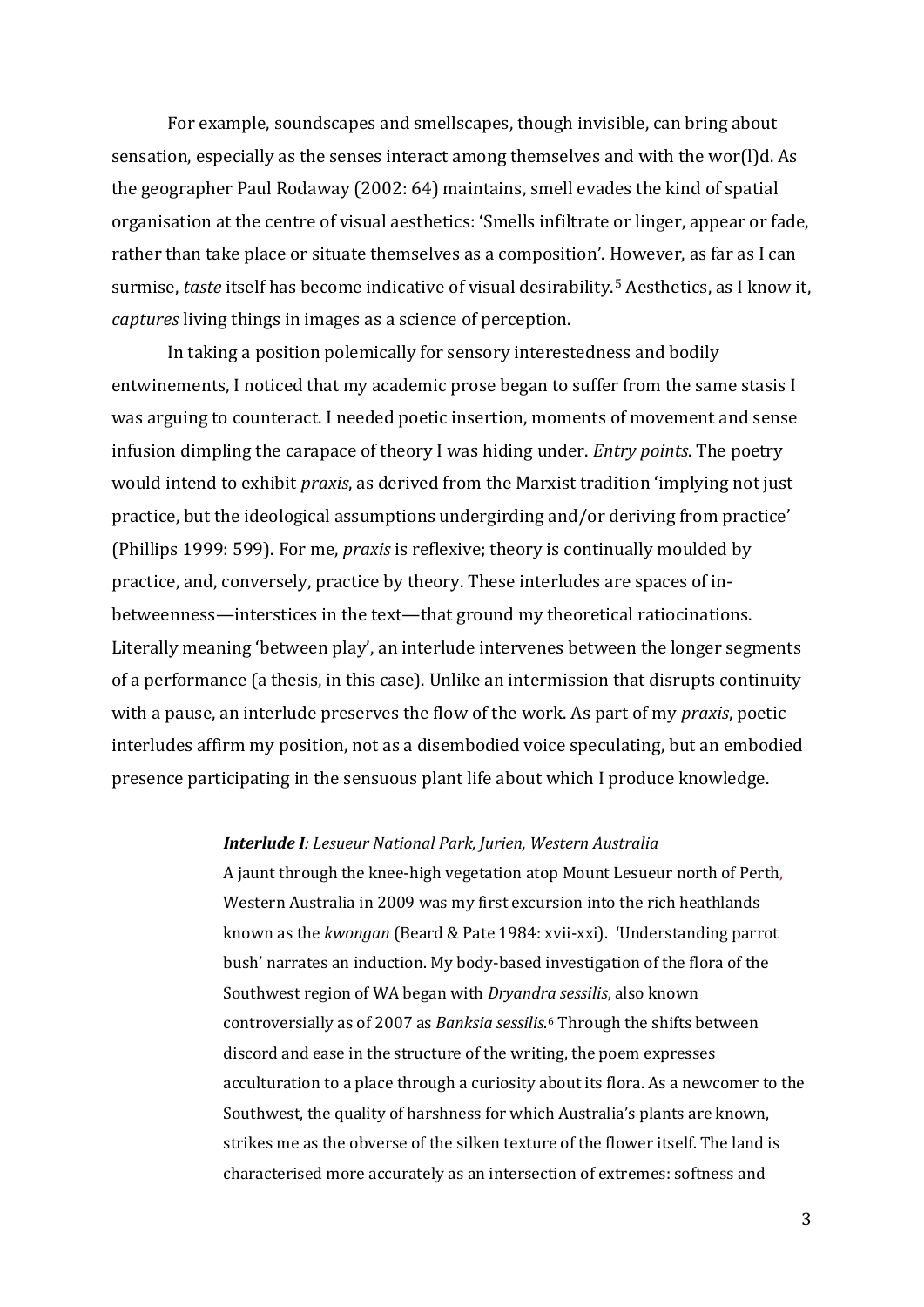hardness, distance and proximity, and scarcity and density. I have grappled with the multiple narratives used to describe Parrot Bush, including the master narrative of taxonomy. *Budjan*, as the plant is known to the Nyoongar, the Southwest Australian Aboriginal people, is also designated by an abundance of ever-evolving technical and colonial names that reflect histories. As a crucible for these heterogeneous meanings, the poem provides a deliberately disjointed, even unnerving, rumination.

#### *Understanding parrot bush*[7](#page-21-2)

beside the rusted out Survey Corps station : *budjan* in the Dreaming bolted into limestone occiput punted by prevailing winds *: sessilis after Banks* perfect example of endurance condensed between ocean and inner limestone enormity turret of petals, stamens silky helter-skelter inside an armamentarium *: josephia in early taxonomy* you adapt your downy insides softer in hardness, more loving in the hardnesses, this land, a place of beetles' rest ringed by tough unflinching spikes *: virile many-flowered dryandra* fair seas west off of Jurien polygonal interruptions south *: prickly banksia, coarse to touch* made bold and brash by abrupt inversions of colour and the shock that enfolds light-bathed pupils funnel of mine smoke intruding upon the low heath disarray *: a man's flora, shaving-brush flower*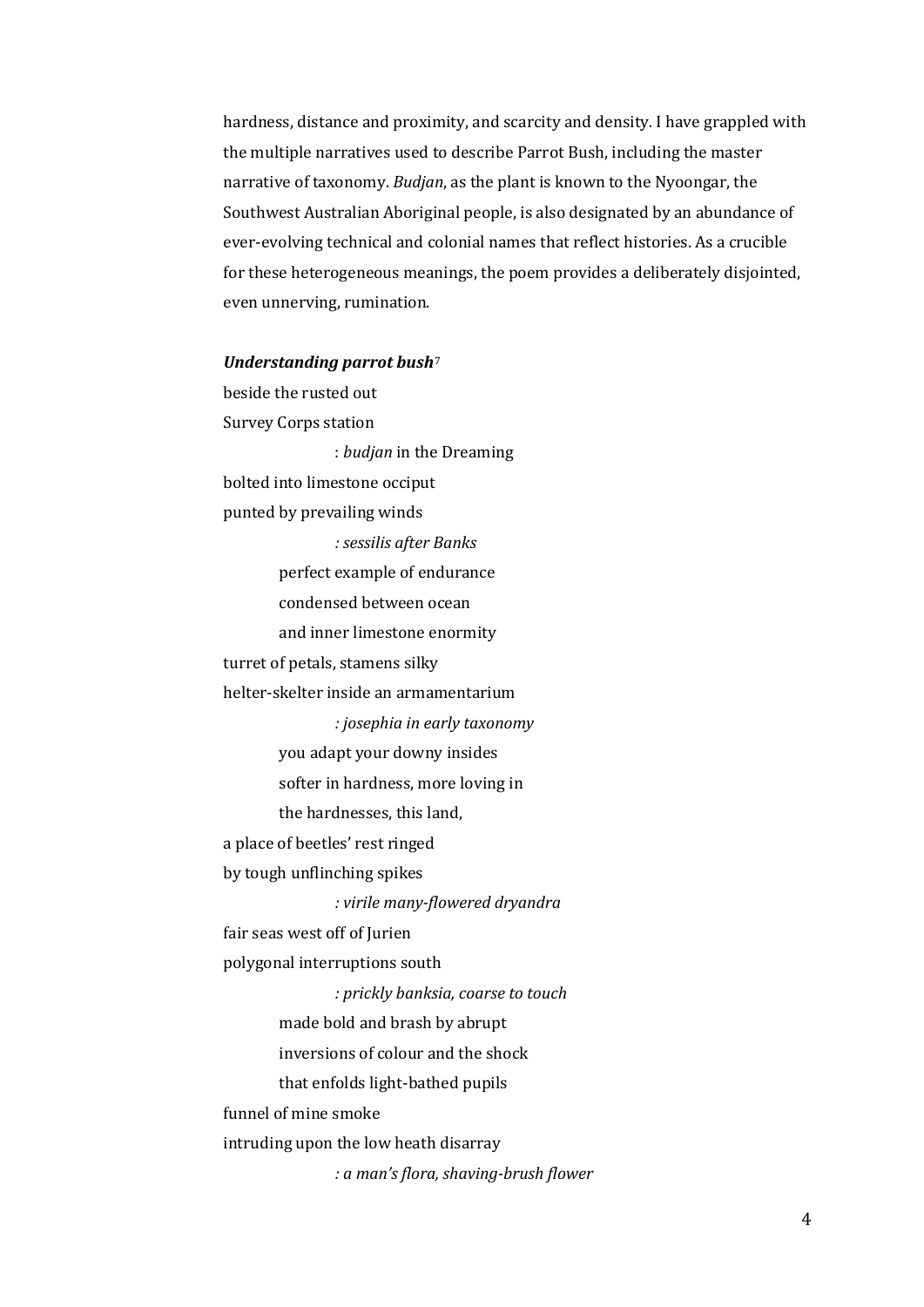at home in erupting psychotropic flatness and maddening geometries following immeasurable serenities citrusy bee-stirred nectar stymieing the pangs of thirst *: Europe's holly-leaved dryandra* one tender prod into your silken centre can never tell how soft you have to be yet a singular solvent thing the enchantment of bees, *: Parrot bush, lift your heart to bloom.*

## Plants

Scientific accounts of Southwest plants tend to highlight the world-class biodiversity of the region. The one-liner that I usually give as background to my project is that the Southwest corner of WesternAustralia is a biodiversity hotspot of international significance and one of the most floristically diverse regions in the world.<sup>[8](#page-21-3)</sup> The province, including metropolitan Perth, is the only officially recognised biodiversity epicentre in Australia. In the late 19th century, botanist Baron von Mueller identified the Southwest as a 'botanical province' due to the distinctiveness of its plant life (Beard 1979: 107). Isolation is the key; as I have learnt the Southwest is an island. The province has long been separated from the rest of southern Australia by the aridity and limestone soils of the inner Nullarbor plains (Hopper 1993). Thus, astonishingly varied and venerable plant communities have evolved through this rare triangulation of stable climate, geographic isolation and nutrient-starved soils. The relatively flat area of the Southwest exhibits a remarkable range of soil types, which give genesis to the notable plant diversity (Corrick and Fuhrer 2002: 13). The biologist and author Barbara York Main (1967: 42) comments:

There is no landscape more ancient than this anywhere and, because of its age, it has been able, for aeons, to receive and support a fauna and vegetation, limited in variety and density only by the rigorous requirements set by the relatively barren nature of its soils and hazardous climactic conditions.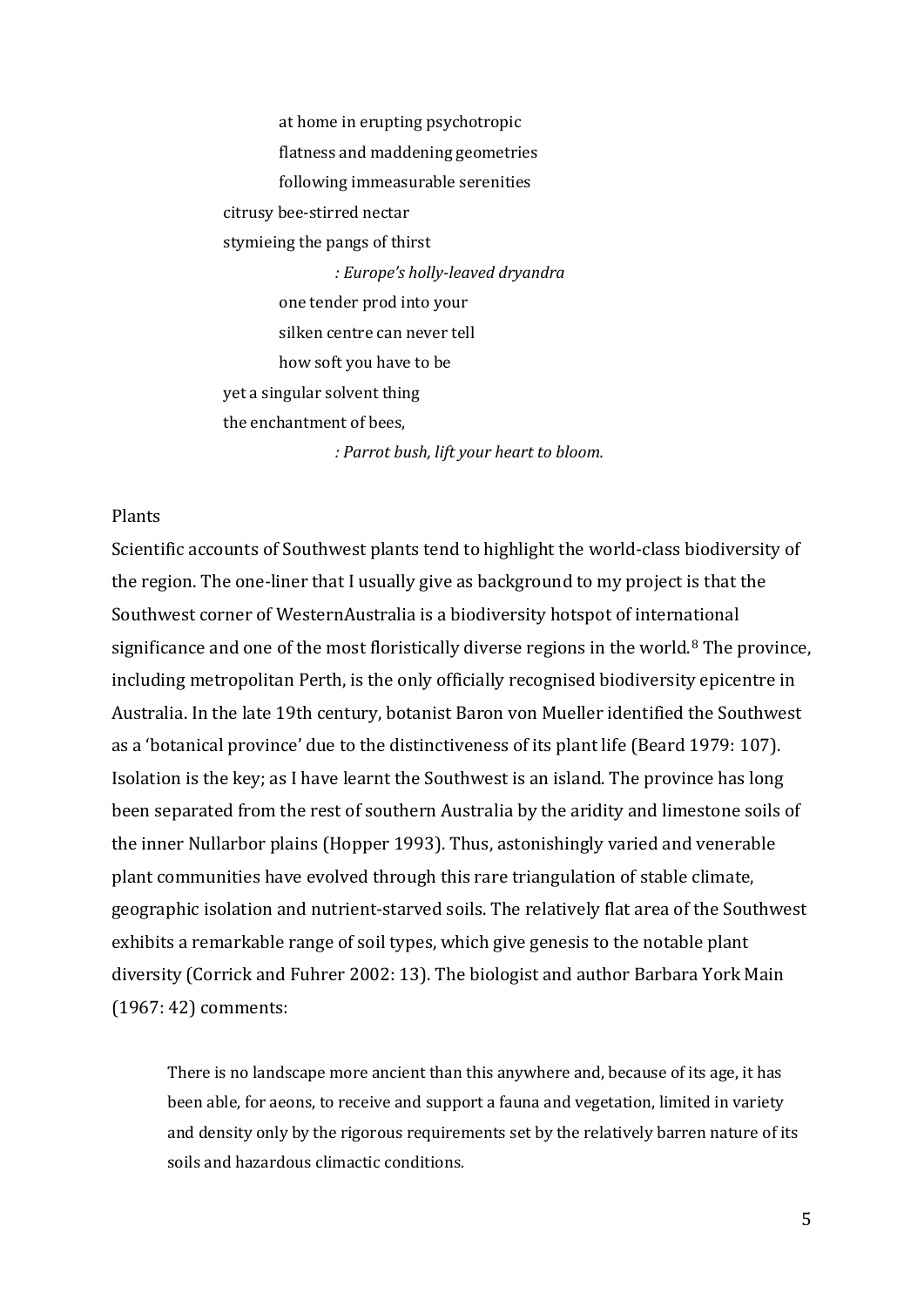There are over 8000 species of indigenous plants, or more than 14 times the number of species found in the entire United Kingdom.[9](#page-21-4) Thirty-five percent of the plants in the Southwest are endemic—found to occur under natural, uncultivated conditions only within the region (Paczkowska and Chapman 2000).

Yet, factual accounts only go so far in promoting appreciation and even less far in bringing about sensation. I have come to understand *landscape* as both an aesthetic and scientific abstraction based in visuality. But, for me, plants pierce through appearances with their sensorial particularities. This is where poetry comes into play. The plants exact attention, gesture and contact that can make for eco-critical—or at least senserich—landscape poetry. Wildflowers impart character to a landscape, but most commonly they are the affectionate objects of sight. The Australian vis[ua](#page-21-5)l artist Gregory Pryor (2005) acknowledges the 'loaded aesthetic appeal of the flower'. 10 Unlike the movement of animals, the subtle motility of plants requires a sensory awareness in order for us to be vigilant about their conflation with static objects of art. The geographers Russell Hitchings and Verity Jones (2004: 11) plainly note that 'vegetation is something passive in contemporary understanding: to be in a vegetative state is to be without mind. Yet the root of the word "vegetative" is associated with activity and enlivened animation'.

My appreciation of Southwest plants—and my budding aesthetic ideas confronted an impasse. I needed to infuse the language of flora with *process*, as both ecological and cultural dynamism and movement, to balance the language of stasis that I saw as endemic to a landscape mode of appreciation. Such a mode freezes plants in space and time towards idealise[d r](#page-21-6)epresentatives, not individual organisms or lives but members of a collective species. <sup>11</sup> In Heideggerean phenomenology, in contrast, plants epitomise *physis*, a standing forth and going back, a revealing and concealing (Heidegger 1977: 284-317). A process approach to plants counteracts *Ge-stell*, the extraction of a moment in the life of a plant, the strong suit of taxonomic science and the conceptual basis of most botanical image-making (Heidegger 1977). On this point, Feenberg (2005: 30) argues that a plant symbolises: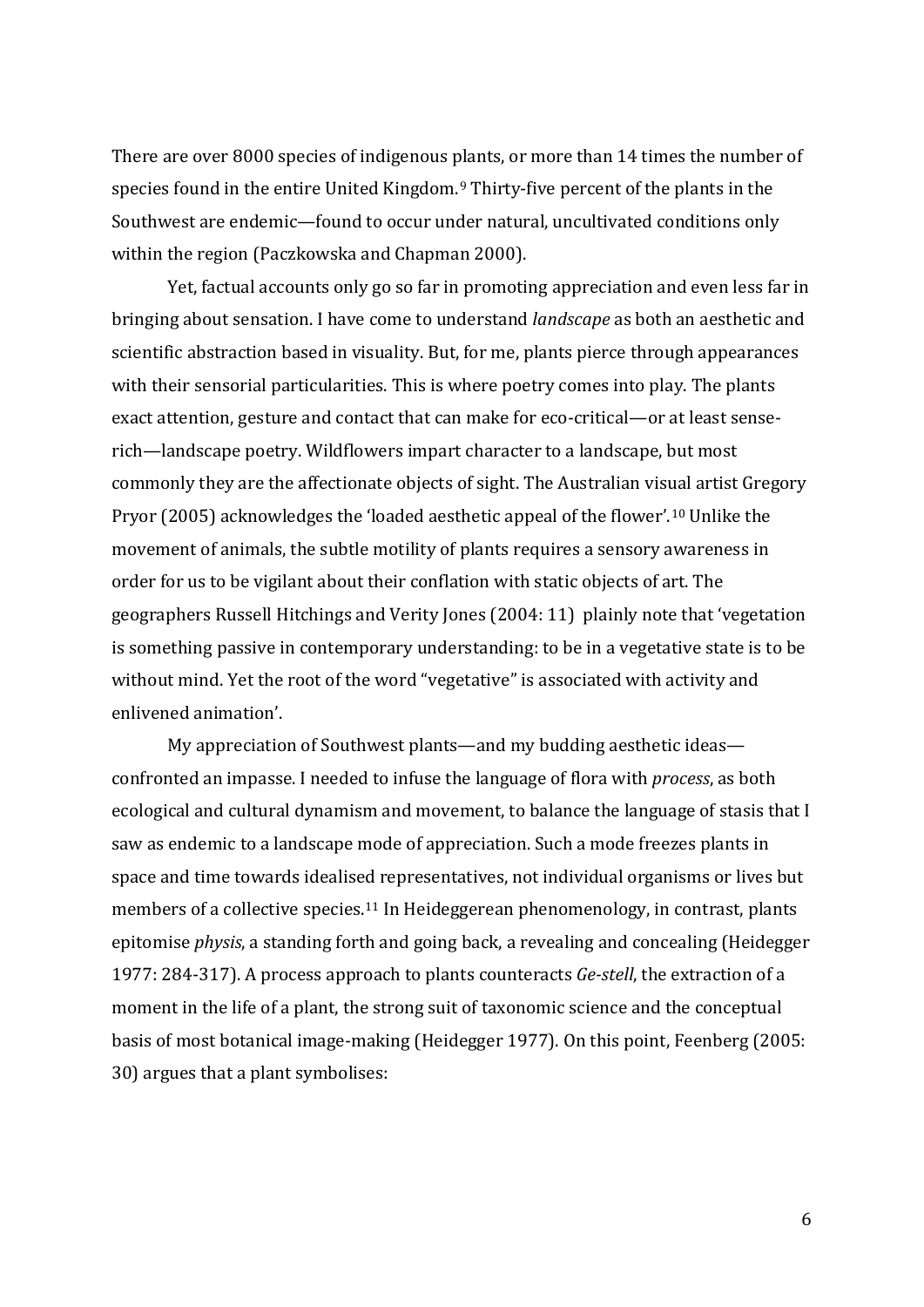Rootedness in the earth from out of which it emerges. It stands forth from the earth by going back into the earth, sinking its roots into its source. This double movement standing forth and going back—characterizes the specific motility of living things.

At one level, my poetic interludes attempt to express how plants grow and decay through time in relation to a place, how their sensuousness changes through the seasons and with respect to human contact.

#### *Interlude II: Jarrahdale, WA*

Considered the first expert on Australian timber, the early Western Australian forester Ednie-Brown (1899: 10) commented:

Taken as a whole, there is nothing particularly picturesque about the appearance of a Jarrah tree or forest of these. Indeed, the general effect of the species, en masse, is dull, sombre, and uninteresting to the eye.

Clearly these observations indicate that he imported perceptual sensibilities to Australian forests, based in appearances and subtended by a managerialist approaches to ecology. However, there are multiple narratives—Aboriginal, embodied and poetic—of the jarrah tree (*Eucalyptus marginata*) that come into contact, and at times conflict, with scientific concepts of treeness. In Nyoongar belief, the *kaarny* of a recently deceased person would be caught and placed in the burned-out trunk of a jarrah to pacify its restlessness (McCabe 1998: 6). For me, the quintessential act of embodiment is physically entering an old tree and feeling the volatile processes of fire, time and age that hollowed out its core, leaving a tunnel to the sky. The jarrah forest can be a venue for outdoor sport, an antidote to the city and a reservoir of visual beauty. Although many things, the jarrah forest can also be a place that commands spiritual respect (Trigger and Mulcock 2005). I posture myself in relation to the corpus of the jarrah, inviting situations in which bodies reach proximity. I am not looking at the tree, as Ednie-Brown did, but looking at the forest from within the tree as an inversion of the picturesque mode of appreciation.

#### *Inside a jarrah tree, a black tunnel reaching skyward*[12](#page-21-7)

neatly burned-out innards; this tree lives on as skin, still supple and twisting in pleats,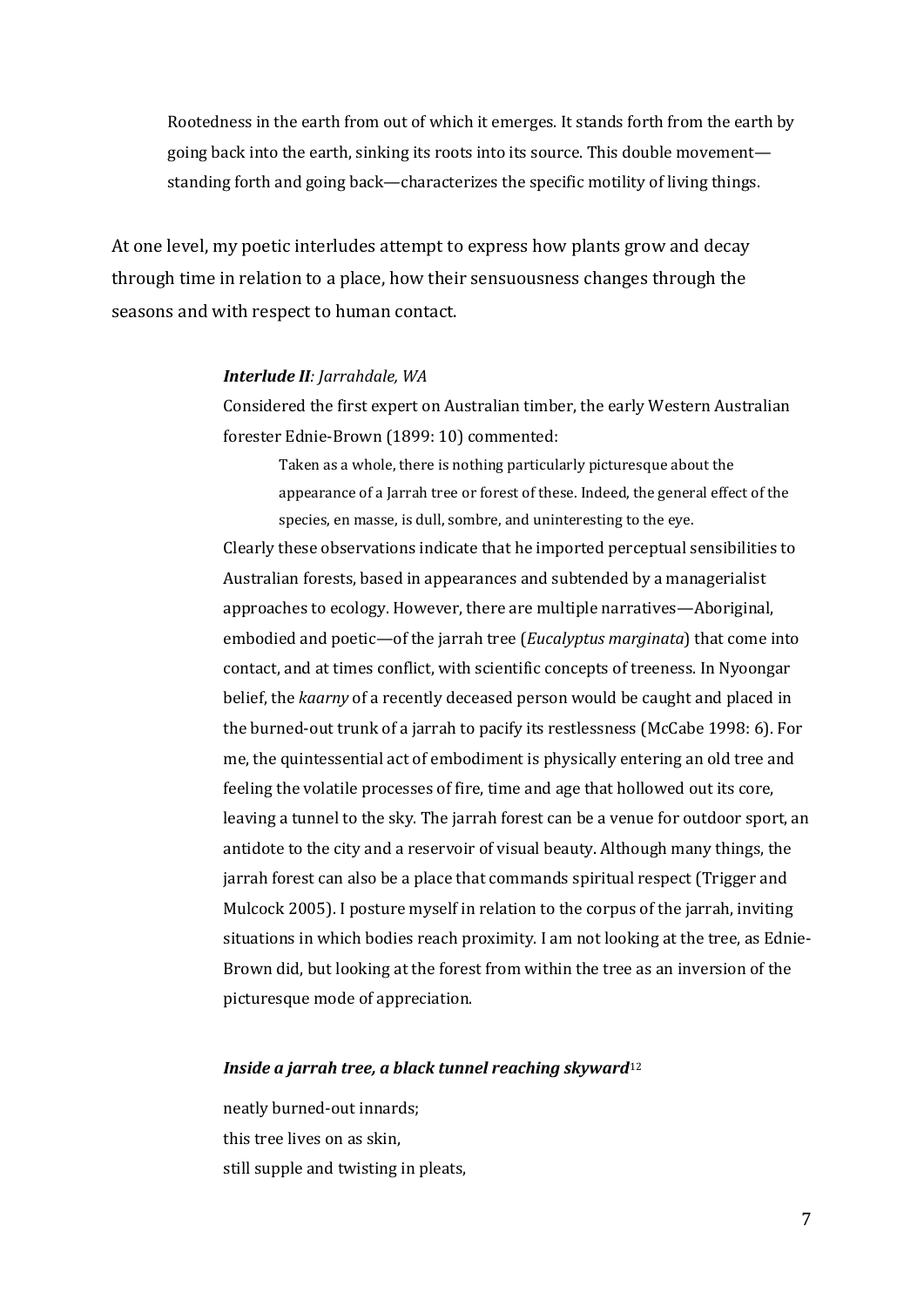but where did the heart go, and the breast bone and the heavy, unctuous insides?

the spine endures, knobby column ripped bare by a magnificent thrust of liquid fire; but what about the soul, where is its perch now?

outside, the grass trees don verdant headdresses over charred land, and kino sap stamps red insignias along marri trunks.

have you ever breathed inside a tree, and felt the cool glance of air where once a molten river ran seeing the outside from within?

as witchetty grubs or kookaburras might, clawing skyward towards a portal of light?

I would not stand here forever.

## Processes

Process has been my guide. However, there have been two distinct but interrelated processes to consider: my creative writing and research approach along with the life events (e.g. flowering) of the plants I would write about. My poetry in the field began with physical sensation through gestural exploration of plants, stimulated by a general curiosity about the flora of the region. An initiate from North America, I have needed to learn the languages of Southwest Australian places as my second tongue. My body has been the means of exploration and language acquisition. Beginning in 2009, I have recorded my sense impressions in a field notebook that indexes the sensory features of the plants along with the vistas engulfing them. I then turn the stream of consciousness into verse in the field. Metaphors emerge sometimes to express consanguineous relationships between my body and the bodies of plants. Each poem is finalised several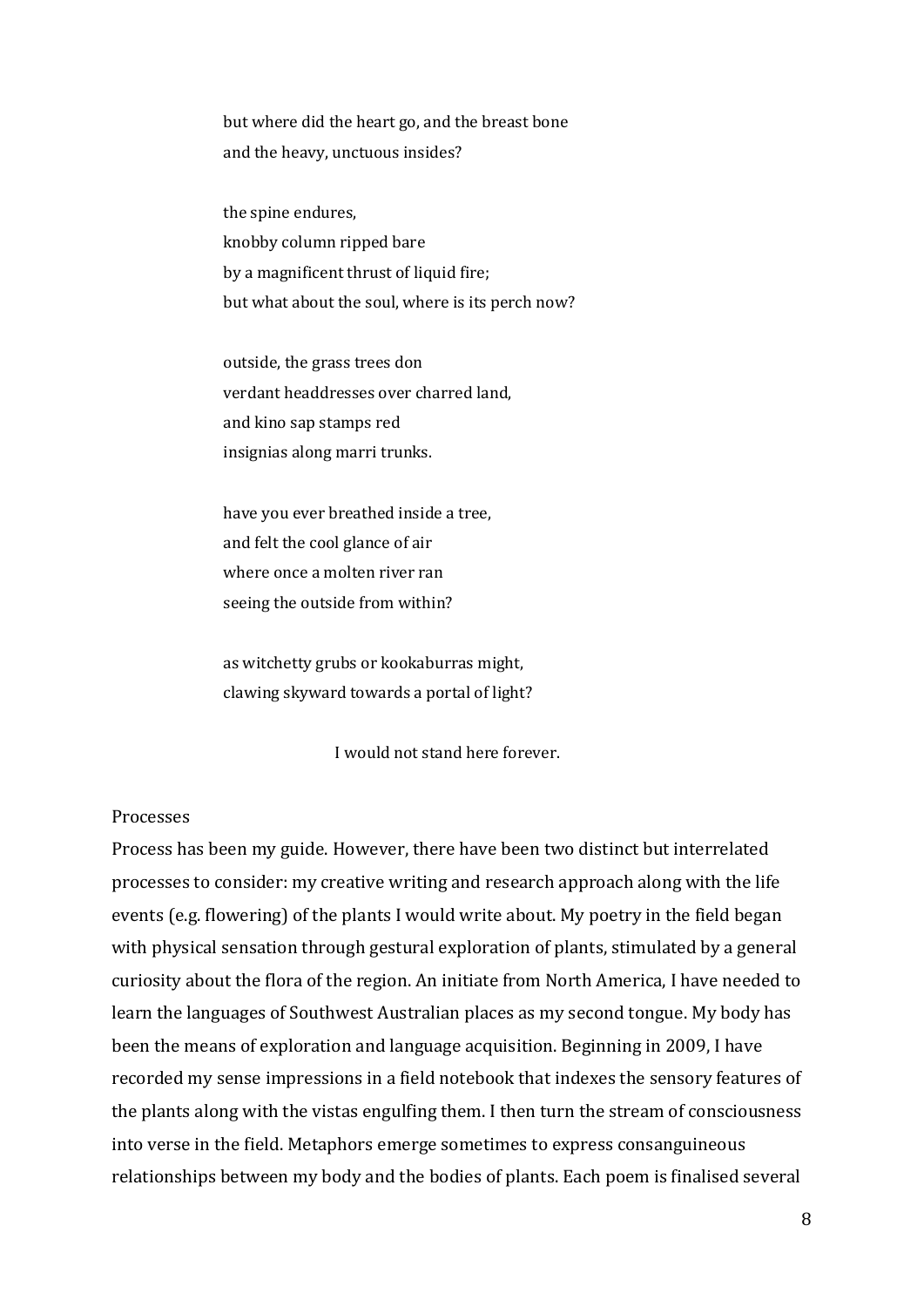months after my experience in the field, creating a gap of time into which can percolate a menagerie of technical facts, namings and lore along with lingering bodily traces. I also take photographs. The final layout of my thesis employs a palimpsest style. My interludes superimpose words over images to suggest the mixing ground of visual appeal and sensorial narrative. I also wanted to bring into play the idea of the overlayering of colonial nomenclature onto indigenous names for plants.

My poetry evokes—and mimic at times—the processes of plants in order to express how they change. I have come to the awareness that the unconscious grouping together of living plants and objects of art rests on the perception of shared stasis. The contemporary plant morphologist Rolf Sattler identifies how this problem has entered scientific understandings. He transfigures the classical binary between stasis and movement by arguing that anatomical structures themselves are processes:

Structure tends to be considered static, whereas process is dynamic. If we mistake the map for the territory, we conclude that plants consist of structures within which processes occur. On closer inspection we learn, however, that what appears static is in fact also dynamic. (Sattler 1994: 451)

Sattler suggests that the map (the static appearance of form, for example) is not the territory (the complex place of bodily interaction). In contrast to an atomistic view of nature as an aggregation of stable things, process elicits 'temporality, historicity, change, and passage as fundamental facts' (Rescher 2000: 3). A postmodern practice of plant ecology would accommodate 'indeterminism, instability, and constant change' (Hagen cited in Phillips 1999: 579). Correspondingly, an embodied aesthetics of plants and places would reflect such qualities of dynamism. Rather than immobilised parts, plants can be defined by energetic relations with other creatures in habitats. A senserich aesthetics would hold process as an underlying basis for appreciating places through our sensory entanglements.

Importantly, the poet Carl Leggo (2007: 166) reminds us that the term *poetry* is derived from the Greek 'to make'. The root of *poetry* is *poiēsis*, which may also be defined as 'in-becoming'. I prefer to define *poiēsis* as 'in-the-making' to describe an activity—including one in words—that reveals a process of ongoing engagement with the world, under constant refinement and embodying movement, much like living

9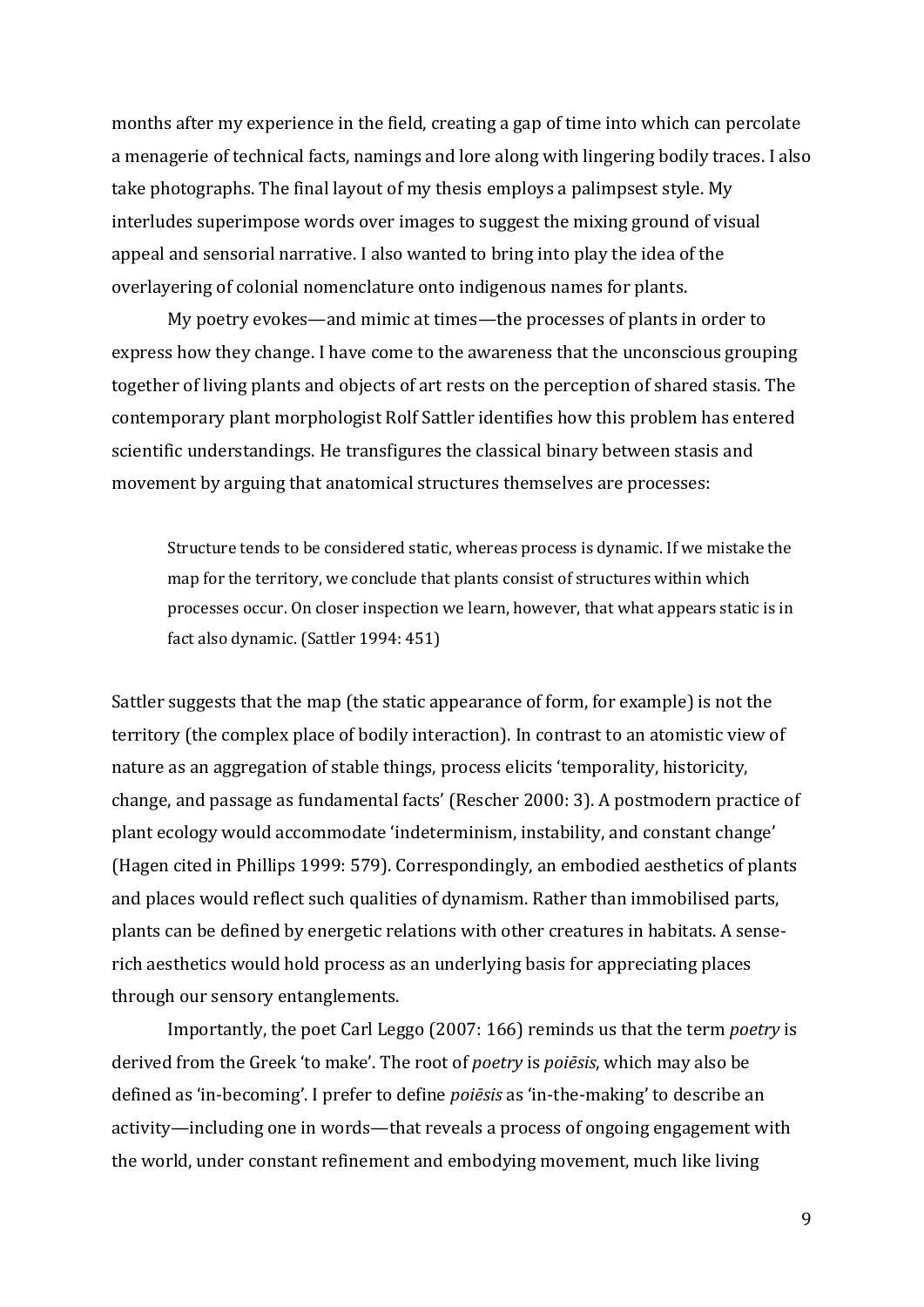places themselves. The artist Andy Goldsworthy (cited in Mabey 2010: 154) professes a comparable creative sympathy for the dynamic interplay between surfaces and depths:

*Movement, change, light, growth and decay* are the lifeblood of nature, the energies I try to tap through my work. I need *the shock of touch*, the resistance of place, materials and weather, the earth as my surface. I want to *get under the surface*. When I work with a leaf, rock, stick, it is not just the material itself, it is opening into the *processes of life within and around it* [italics added].

Heidegger (1982: 59) refers to poetry as 'an experience with language'. Poetry is one way of apprehending the world *in-becoming*; plants as organisms are in the process of becoming. As a form of enquiry into flora, poetic practice is the undergoing of an experience through the *poiētic* co-generation of plants and language. Language traces seed opening, flower decay, the appearance of barrenness after wildflower season, seed germination, flower irruption and the appearance of fertility after spring rain.

But how would I write these nuances? What ideas would guide the praxis? The concept of *adéquation* offered a promising premise. The ecocritic Sherman Paul (cited in Tredinnick 2005: 282) describes *adéquation* as 'an activity in words that is literally comparable to the thing itself''. Paul (cited in Phillips 1999: 587) further refers to *adéquation* phenomenologically as 'a literary equivalence that respects the thing and lets it stand forth'. Yet, *adéquation* alone seemed too potentially distanced, according to Paul's definitions, for the exploration of intimacies with plants. The Australian postcolonial scholar Paul Carter's invocation of the middle voice offers a basis for interconnectivity that fits comfortably with my view of praxis as reflexive engagement over time. Carter (1996: 331) defines the core quality of middle voice as 'folding time in the sense that it dissolves the subject-object relation, grounding each in the other, continuously redefining both in terms of each other, so that the two sides exist echoically or simultaneously'. The middle voice involves 'discontinuous partial selves, or the self as historical process' (White cited in Carter 1996: 331) or a self that is a 'process of continuing becoming', in Smith's terms (cited in Carter 1996: 331). Dialogic rather than deterministic, the middle voice can entail a more broadly developed sense of self and place *vis-à-vis* plants and language.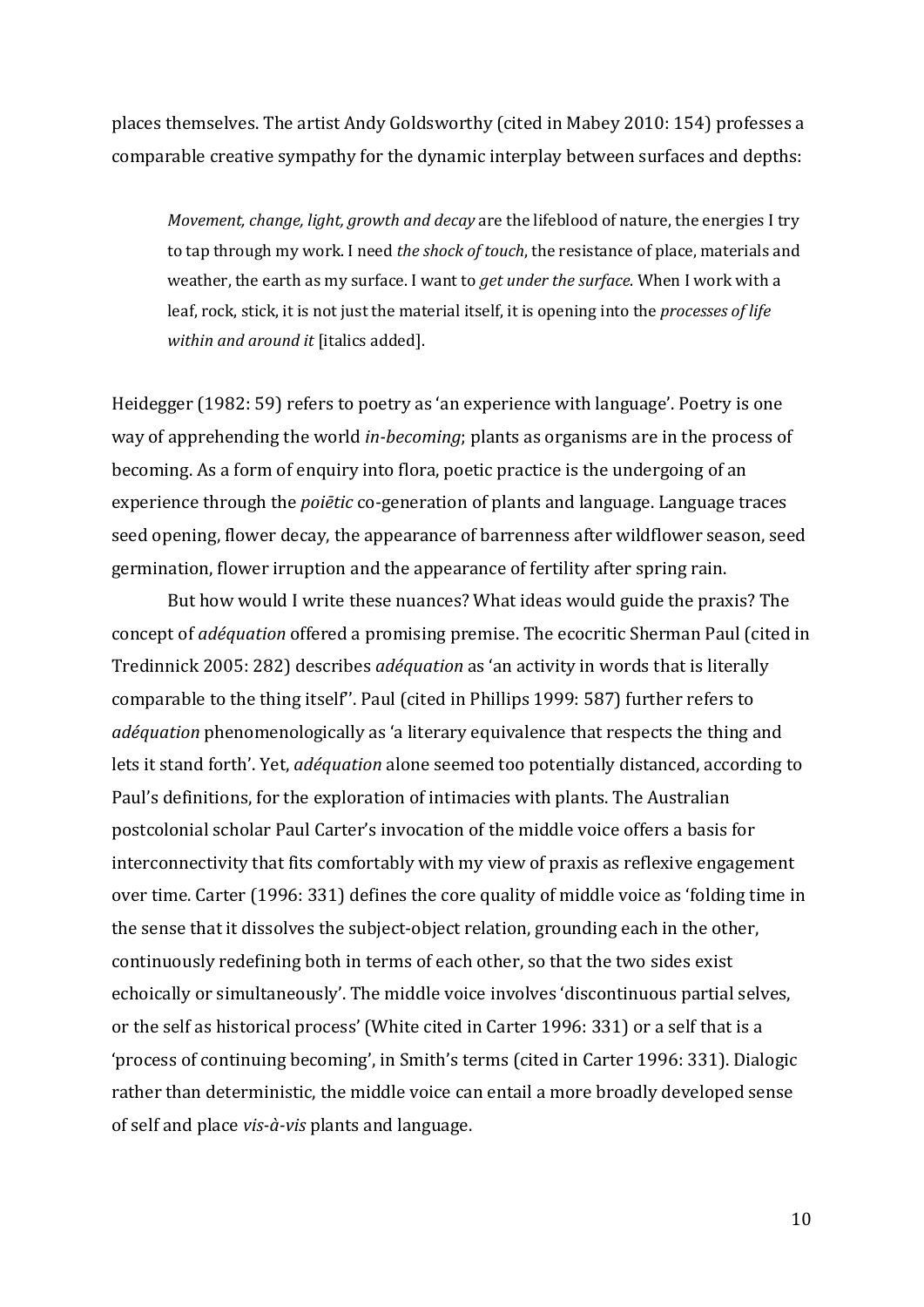#### *Interlude III: Anstey-Keane Damplands, WA*

The Mangles Kangaroo Paw (*Anigozanthos manglesii*), also known as the Red and Green Kangaroo Paw, has been the floral emblem of Western Australia since 1960 (Corrick & Fuhrer 2002: 83). Nyoongar people have known this iconic Southwest plant by its traditional name *kurulbrang*; the tender rhizomes have been traditionally consumed before the emergence of the flower (Hopper 1993: 65). In 1834, botanist David Don (1835: 266) published the first formal description of a cultivated Mangles Kangaroo Paw:

This singularly beautiful species of Anigozanthos was raised in the garden at Whitmore Lodge, Berks, the seat of Robert Mangles, Esq. from seeds brought from Swan River by Sir James Stirling, the enterprising governor of that colony, by whom they had been presented to Mr. Mangles.

Like other species such the donkey orchid, the kangaroo paw draws its common name zoomorphically. The new flower 'capped in green' is concurrent with the onset of spring, the season in which 'colour is gestated', but soon the complex blossoms 'resign to brown'. Through colour process, the poem signals the passing of a season within itself. As a macrocosmic unit of change, a season consists of constant microcosmic instances of transformation that herald its overall passage. The poem is haptic.

## **First Kangaroo Paws**[13](#page-21-8)

they speak charmingly this way up briskly from tawny earth candelabras of crayon red, capped in green, the old tentacles darkening to crimson;

> refractions of sunset imprinted in soil but spiraling back to dust already under zephyr swoosh and swivel of gum leaves.

the roos closer to ground than me imbibe root steams of warm earth stutter and overstep razors of *Isopogon* and pricks of *Hakea*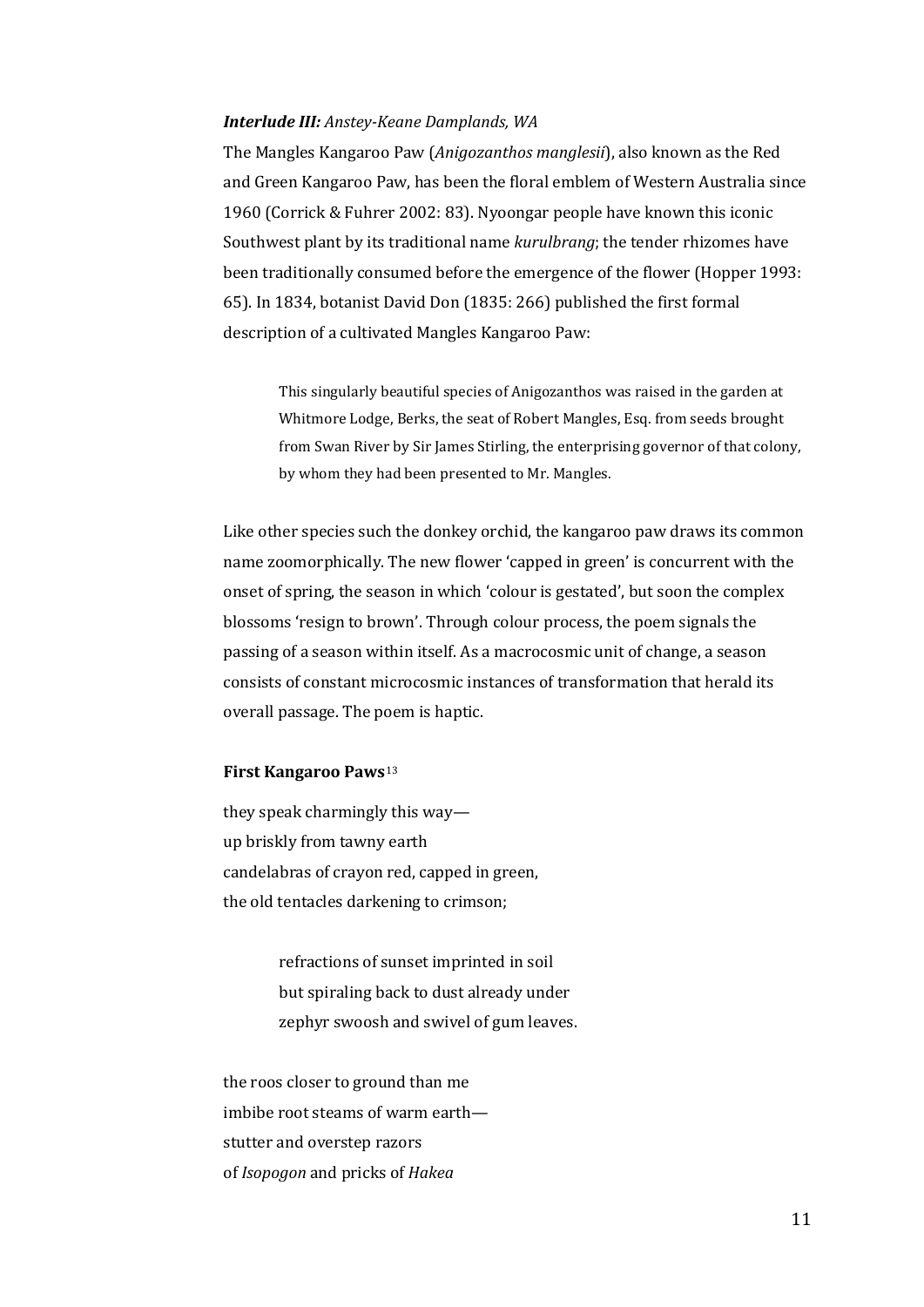leap, pant against barb wire bush. wind-spurred rain skittles over ground hankering for sun, colour is gestated;

spry newbies in variegated cradles, kangaroo paws crane necks, resign to brown, shrivel pubescent hope in glistening perimeters

> I breathe into conch shell flowers: bristly hairs ping my nose, the shimmering season shucks off.

# Poetics

The plant-poet nexus surfaces in the literature of most cultures. Poet-botanists from William Wordsworth to D.H. Lawrence wrote at the boundary between the categorisation and appreciation of the plant world.[14](#page-21-9) My botanic-poetic interludes extend this rich tradition, but I have tried to take Henry David Thoreau's ideal to heart. I have aimed to 'nail words to their primitive senses' by expressing bodily encounters with flora (Thoreau 1862/2007: 29). I knew that the polemic slant of my thesis would be of the mind rather than the felt intimacies 'in the between of world and thing'. Thus, the interludes are meant to create a kind of chemistry between sensation and analysis, a style employed by other scholars of arts-based enquiry.[15](#page-21-10) A short preamble contextualises each poem, and theorises its arts-based underpinnings. The interludes aim to concretise aesthetic ideas, without glossing over my bodily presence or my position as writer and researcher.

In particular, since the beginning of my project in 2008, I have drawn from the writings of poet Carl Leggo in using poetic practice. Leggo (2007: 167) suggests that the zones between analytic and creative research are dynamic places, accessible through poetry as 'textual spaces that invite and create ways of knowing and becoming in the world'. A botanic-poetic interlude opens a space, a pause for rumination, a breath for reflection and an opportunity to express sensuous contact. Whereas Leggo emphasises the capacity for poetry to balance the logos-privileged discourses of the social sciences,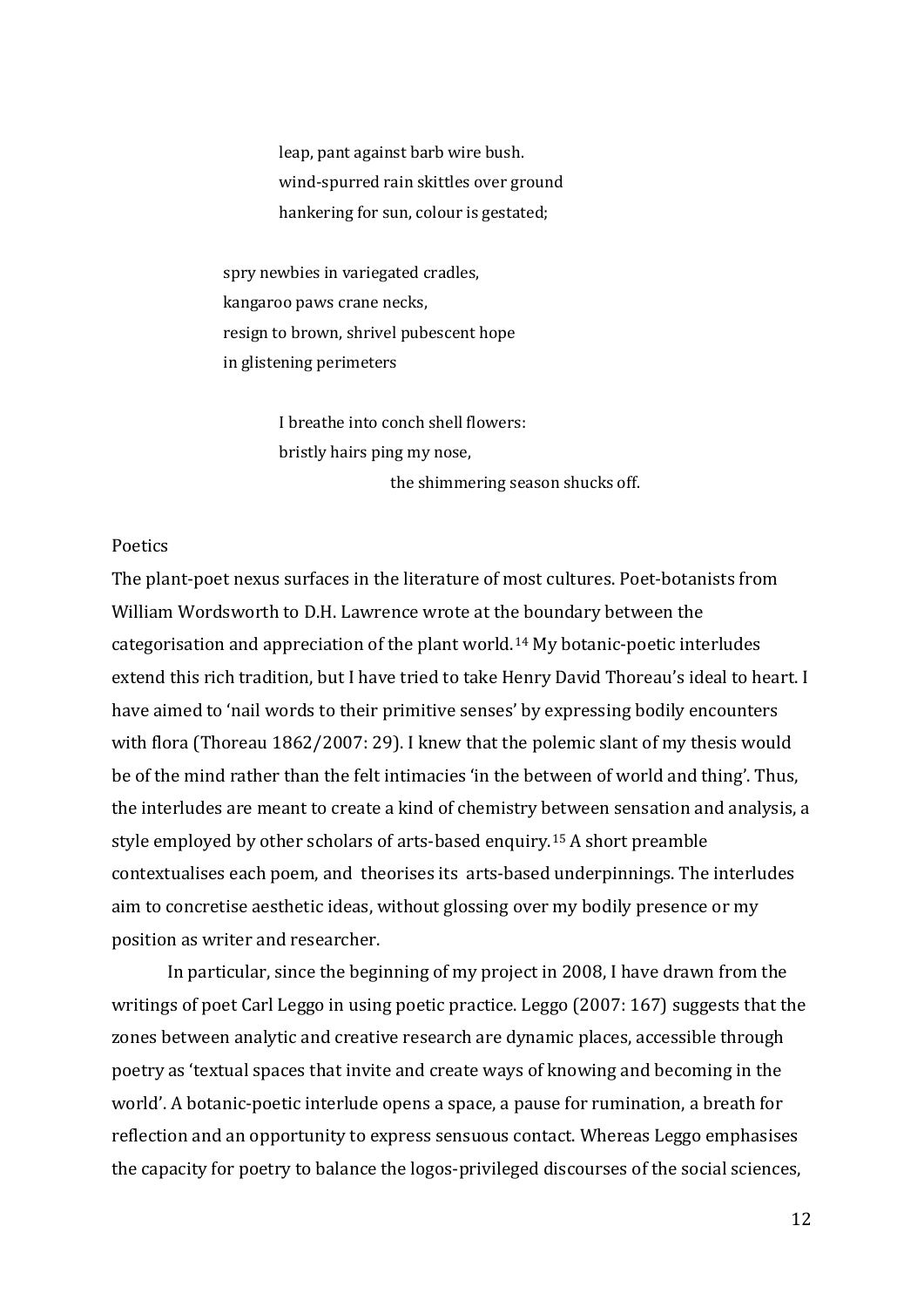poetic enquiry may be similarly extended to the natural sciences where the attainment of pithy truths has produced specialised ways of knowing places. Poetic enquiry into Southwest flora summons the 'two mingled voices' of literature and science (Hayles 1990: 176-177). The act of writing poetry can foster relationships between plants, people and places that span the two cultures of objective knowledge and subjective insight.

Despite its social science focus, arts-based research can be broadened to include flora. Ardra Cole and J. Gary Knowles (2007: 59) attempt to legitimise arts-based research as a 'mode and form of qualitative research in the social sciences that is influenced by, but not based in, the arts broadly conceived'. Lorri Neilsen (2007: 93- 104) uses 'lyric enquiry' to describe research practices characterised by song-like outcomes. Monica Prendergast (2009: xxxv) defines poetic enquiry as 'a form of qualitative research in the social sciences that incorporates poetry in some way as a component of an investigation'. Similarly, Carl Leggo (2007: 168) characterises poetic enquiry *poiētically* as 'a way of knowing, being, and becoming in the world'. Poetry traces the becoming of bodies across fixed points, such as aesthetic imagery and factual pronouncements. Importantly, for Leggo (2007: 168), poetry expresses 'ongoing engagement' with the world beyond the demarcations between the creative arts and social sciences imposed by the academy.

Poetic enquiry can become 'geoautobiography', or the narrative exploration of one's personal history in relation to the story of the land (Porteous 1996: 244). An embodied aesthetics in which the materiality of a place interplays geoautobiographically with the body of the researcher emerges in the work of artsbased researcher Suzanne Thomas (2004) who deploys poetic enquiry to develop a research approach to coastal Canadian islands. She writes: 'I experience island as an inter-subjective, corporeal encounter—my human body moving in relation to natural bodies of island(s); my body and the bodies of islands in relation to one another, and to the immensity of the sea' (Thomas 2009: 128). In the poem 'Prima materia', Thomas writes of the body of a dead seal: 'Ripe flesh, rotting skin/ lie transmutable/ carrion, offal, microbe, maggot/ dissolving body returns to earth' (Thomas 2004: 170). Her body is a sensorium, the senses as a whole acting as the interface between herself and what she studies. Her senses move between distance and proximity, and her poetic outcomes soften the subject–object assumptions between humans and landscapes, feeling and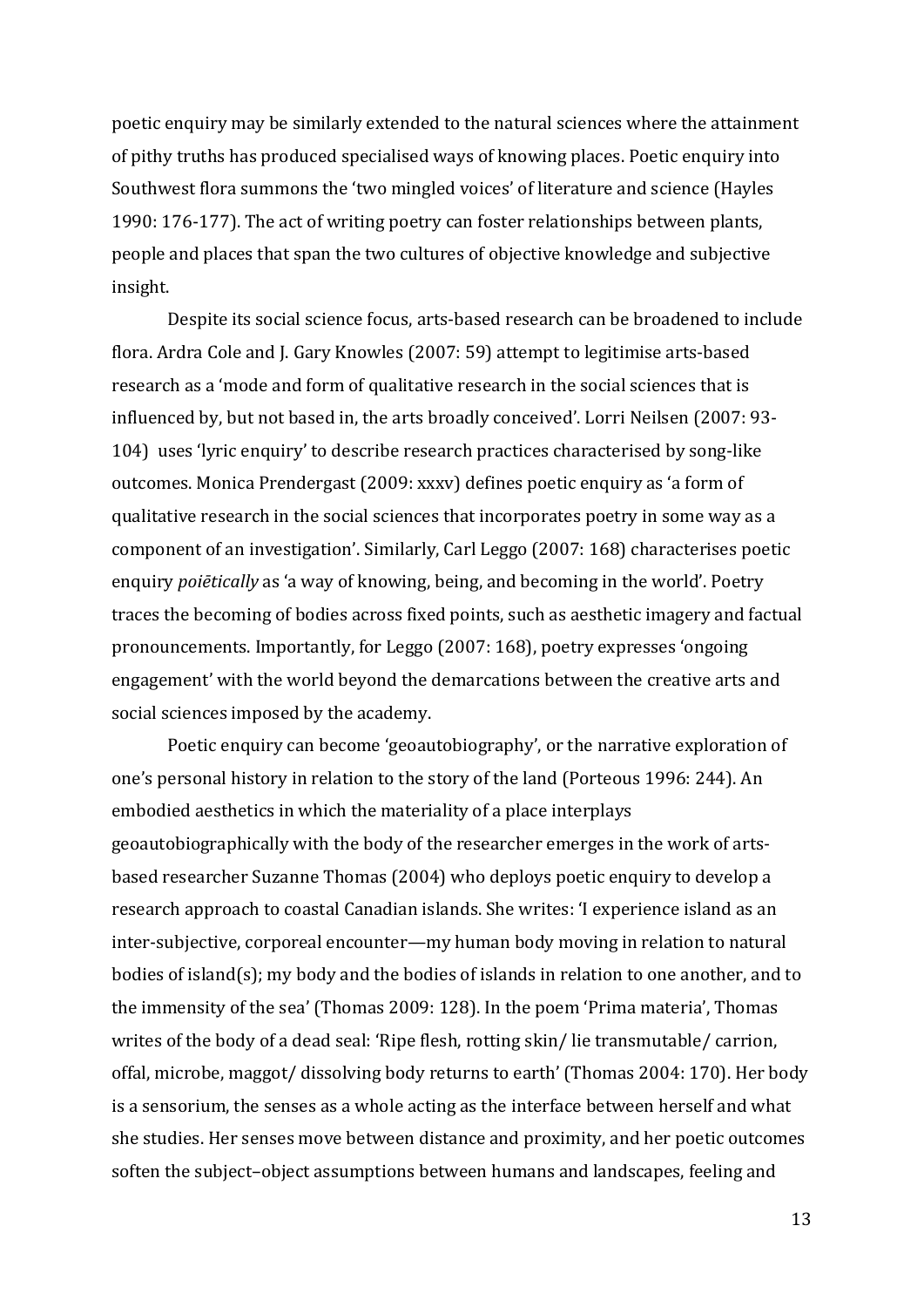intellect. The work of Thomas reminds us that bodily decay is an enveloping *poiēsis*, especially connected to the immediacy of smell.

Expanding the idea of geoautobiography, I liken my approach to 'geoautoethnography', or the exploration of one's personal, visceral relationship to places. Having qualities of ethnography, which provides the human context of an investigation, such an approach links research choices and behaviours to a place. Poetic enquiry incubates personal memories, cultural histories, quirky anecdotes, taxonomic nomenclatures, metaphorical associations and emotional insights. Whereas my thesis could have taken the form of an entirely polemic Foucauldian study of plants, it evolved into a more hybridic and ficto-critical piece of work, blending analytical and sensory writing. In addition to bodily engagement, I relied also on taxonomic guides, such as the Department of Environment and Conservation's *FloraBase* to understand the plants with which I have been working.<sup>[16](#page-21-11)</sup> As a caveat, my connected sense for subjectivity, while a critical working principle for forwarding my idea of botanical aesthetics, recognises the improbability of the dissolution of the observing subject and observed object. The historian and philosopher Patrick Curry (2010: 206) characterises such a position as a 'viable middle way, grounded in our embodied, imperfect, unstable, liminal nature'.

#### *Interlude IV: John Forrest National Park Near Perth, WA*

Leggo (2006: 148) advocates a balance between quantitative inclinations and qualitative feeling, that we become 'present and open sensuously to the whole earth'. He promotes a sense-rich rumination on the natural world as a:

Poetics of research in long walks on the dike where I listen to light, smell the line of a heron startled into slow motion by my presence, taste the screeches of eagles and hawks, poke with the roots of alders and aspens into the black earth, see the scent of the seasons. (Leggo 2001: 177)

Like Henry David Thoreau, Leggo (2006: 151) enters into the fabric of the world through a bodily eye, through *corporeal* participation: 'What I want is to revel in what I am seeing, to see with the whole body, so that my body is rendered alive, is written in the poems'. As an example of a poetic narrative of openness to plants, 'Sunday zamia swagger' plays on the condition *zamia staggers*, a toxic shock known to develop in cattle grazing on the zamia palm. I was intrigued by the dual notions of a plant as a poison to be shunned or destroyed by colonists, but a nutriment to be consumed and fostered by Aboriginal peoples as *djiridji*. I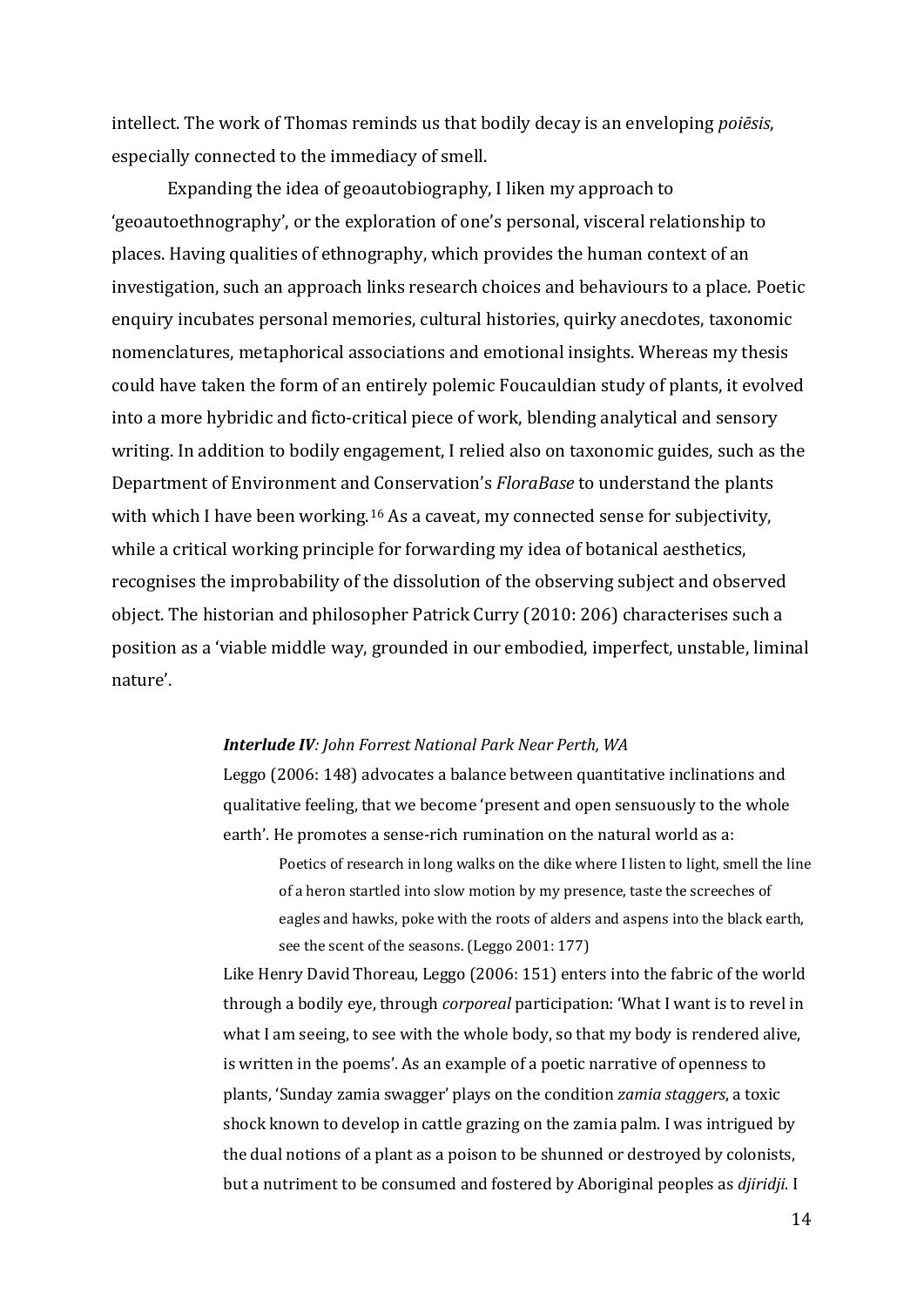wanted to get close to the villainous species through the embodiment of walking. The result was not only a confrontation with the cultural history of a plant, but a rediscovery of the essential expressions of gestural curiosity and sense openness.

#### **Sunday zamia swagger[17](#page-21-12)**

by the fire, Sunday morning I imagine *by-yu* so meander out to the folds between rolling land higher to the scarp where the red gums thicken;

a Qantas jet groans, the sun strikes sporadically, under the path of flight through autumn clouds from its lonely nook, a dusky roo breaks into fricatives;

cross-hatches of wash-outs and dirt tracks to the bitumen wending west to Swan View a scenic vista, lugubrious cars slanted at the edge a woman with a crew-cut extinguishes a butt a faceless man slinks into the peace of nothingness

others pass slowly | the way to better things:

an imperturbable hydra, squat black trunk leaflets stiff as blinds, crisp as piano keys played *forté* in one long swipe through seven octaves tawny cones leaking aloe, striking the nostrils *larghissimo*, tessellations of earth acridities eerily dying back into a rotunda of arachnid legs

Grey observed 'violent fits of vomiting' Vlamingh, 'no distinction between death and us' savouring its bready fruits, unsoaked like hazels cattle staggered at the poison of the New World, encased in the sweet flesh of a nut.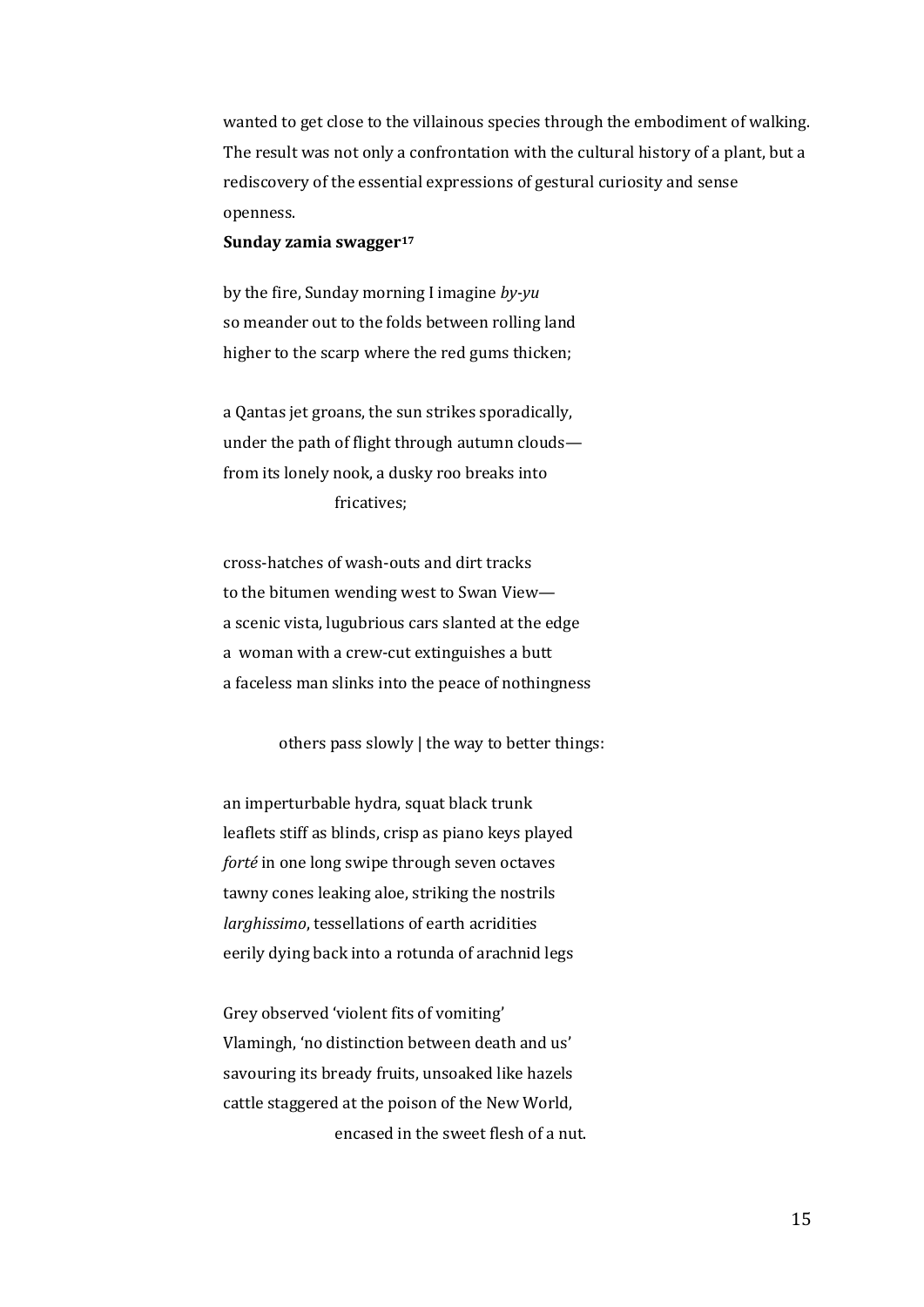## Places

I have come to feel that sense of place forms best for me through experience of plants in a place over time. When I first came to Perth in 2008, I read the works of the Western Australian ecologist and author of *Sense of place*, George Seddon. He expressed an initial aversion to Southwest plants: 'The country was all wrong … All the plants scratched your legs. The jarrah was a grotesque parody of a tree, gaunt, misshapen, usually with a few dead limbs, fire-blackened trunk, and barely enough leaves to shade a small ant' (Seddon 1972: xiii-xiv ). In *Landprints*, twenty-five years later, Seddon's language blossoms with intimacy. He describes a 'profusion of creamy spikes' of *Melaleuca huegelii* and *Acacia rostellifera* 'wind-sheared into a dense mound which protects the soil and moulds the landscape' while *Templetonia retusa* 'puts out its brick-red pea flowers in spring' (Seddon 1997: 13). Seddon records his identity in-becoming in a new place. His growing identity gathered together personal, public and natural histories and rested on a continuum between bodily aversion (*the country was all wrong*) and aesthetic revelation (*the flowers are all right*). As eco-humanities writers have noted, place can be 'embodied spatiality', entailing physical permeability between people and a place (Rose and Robin 2004).

The British nature writer Richard Mabey (2005: 152) comments that 'plants are part of what makes a locality, differentiates it, makes an amorphous site into a place, a territory, an address'. My interludes attempt to convey place consciousness through plants as the processes of cultural history, ecological meanings, sense invocations and my polemic self. To this, Porteous (1996) suggests that sense of place occurs narratively. Furthermore, for Susan Griffin (1995: 9), sense of place can be a sacred act of consciousness and embodiment:

If human consciousness can be rejoined not only with the human body but with the body of earth, what seems incipient in the reunion is the recovery of meaning within existence that will infuse every kind of meeting between self and the universe, even in the most daily acts, with an eros, a palpable love, that is also sacred.

As 'Sunday zamia swagger' relates, common gestures of curiosity enable intimate connections to places as sacred 'even in the most daily acts'. The spatially transformative quality of walking, as an example, contests exact geometries with shiftings of shapes and the perception of patterns: circles become lines, spheres are seen as assemblages of squares in places that constantly refuse two-dimensional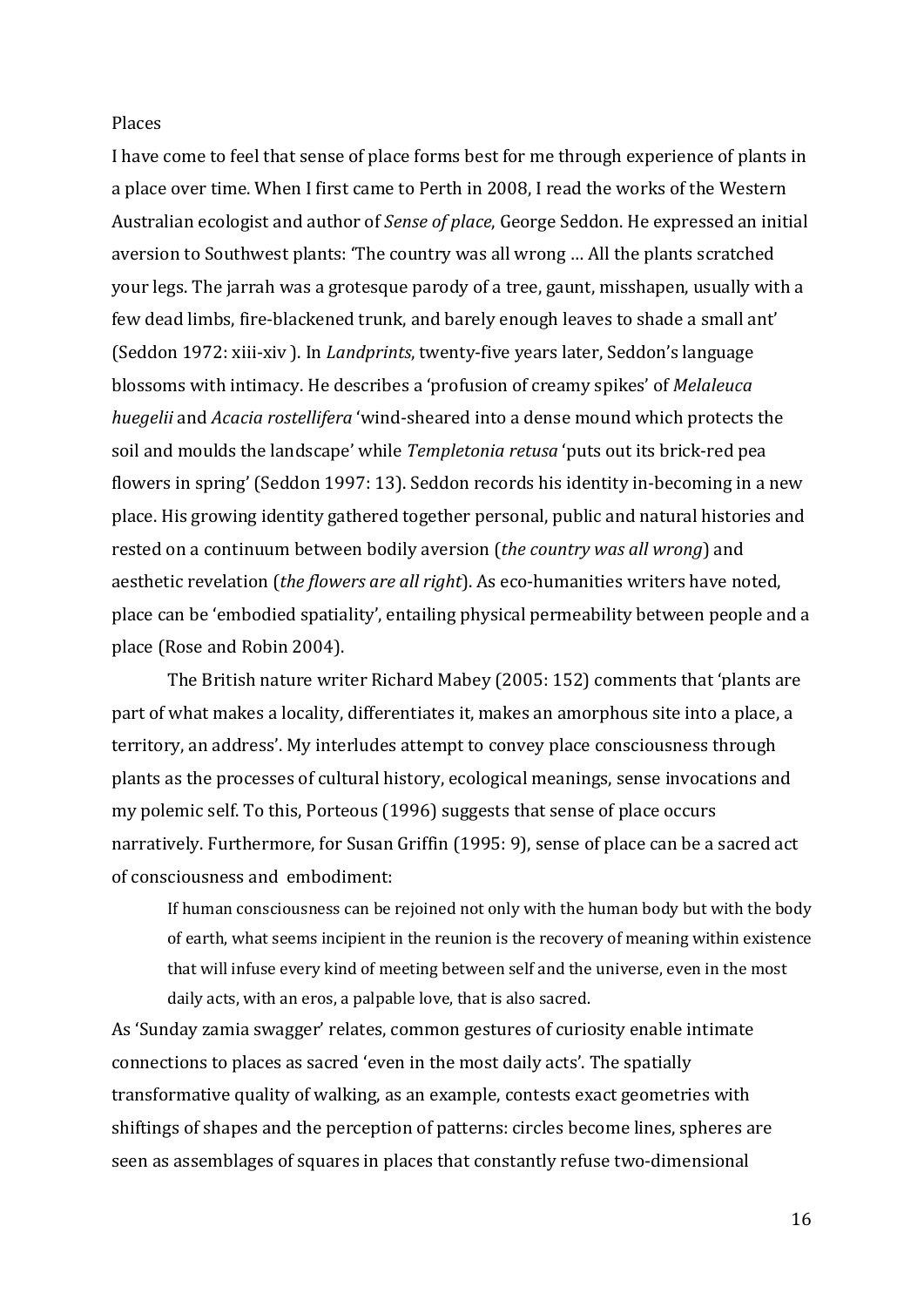constructions. Carter (1996, 178-179) uses *peripateia* to connote 'a measuring-out of consciousness spatially...the ground where one walks provides the metre of one's thoughts. The lie of the land, its irregular stresses and *glissandi*, provides...home'. Walking is the definitive act through which my body extends into the world, gestures towards plants, makes contact and creates intimacies. In Heideggerean terms, this is a *movement* from a 'covetous vision of things' to an intermeshing with world. It is ultimately a language-based conversion from 'the work of the eyes, to the "work of the heart"' (Heidegger 1971: 136). For me, sense of place importantly involves becoming intimate with the plants of my surrounds and through the kinds of bodily encounters I have described. At the close of my project, I arrive at a metaphor: the delta of plants, processes and places is nourished by the watery tracings of poetry and sensory intimacy. And whilst there can be proximity, there is also *dif-ference.*

# Biographical note

John Ryan is a doctoral candidate at Edith Cowan University where he has been working on a thesis called *Plants, People and Place: Cultural Botany and the Southwest Australian Flora*. Thesis chapters have been published in *Australian Humanities Review*, *Continuum* and *Nature and Culture*. His poetry has appeared in *Bukker Tillibul*, *dotdotdash*, *Yellow Field*, *Landscapes* and *ekleksographia*. In 2012, he will be published in the collection *Fremantle Poets 3: Performance Poets*. He lives near Forrestdale Lake, Western Australia.

# Works cited

- Beard, J 1979 *Western landscapes*, ed J Gentilli, Nedlands: University of Western Australia Press
- Beard, J & Pate, J 1984 'Foreword', *Kwongan, plant life of the sandplain: biology of a South-West Australian shrubland ecosystem*, eds J Beard & J Pate, Nedlands: University of Western Australia, xvii-xxi
- Carlson, A 2000 *Aesthetics and the environment: the appreciation of nature, art, and architecture*, New York: Routledge

Carter, P 1996 *The lie of the land*, London: Faber & Faber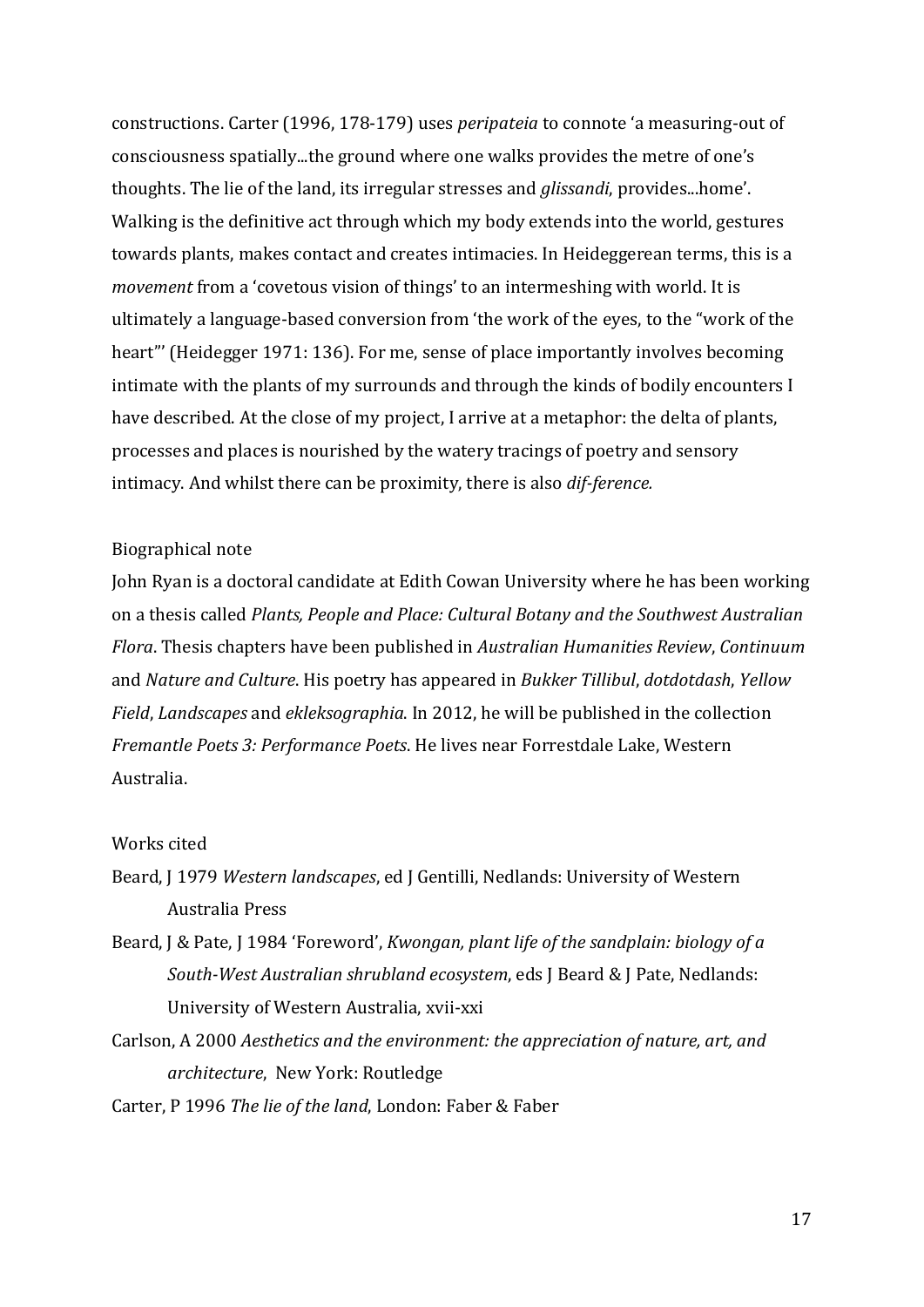- Cole, A & Knowles, J 2007 'Arts-informed research', *Handbook of the arts in qualitative research: perspectives, methodologies, examples, and issues*, eds J Knowles and A Cole, Thousand Oaks: Sage, 55-70
- Corrick, M and Fuhrer, B 2002 *Wildflowers of Southern Western Australia*, Noble Park: The Five Mile Press
- Curry, P 2010 'Grizzly man and the spiritual life', *Journal for the Study of Religion, Nature and Culture*, 4(3): 206
- Don, D 1835 'Anigozanthos manglesii: Mr. Mangles's Anigozanthos', *The British flower garden*, ed R Sweet, 3: 265-266, <http://books.google.com> (accessed 15 April 2011)
- Ednie-Brown, J 1899 *The forests of Western Australia and their development, with plan and illustrations*. Perth: Perth Printing Works
- Feenberg, A 2005 *Heidegger and Marcuse: the catastrophe and redemption of history*, New York: Routledge
- Griffin, S 1995 *The eros of everyday life: essays on ecology, gender and society*, New York: Doubleday
- Hayles, K 1990 *Chaos bound: orderly disorder in contemporary literature and science*, Ithaca: Cornell University Press
- Heidegger, M 1971 *Poetry, language, thought*, trans A Hofstadter, New York: **HarperCollins**
- Heidegger, M 1977 'The question concerning technology', *Martin Heidegger: basic writings*, ed D Krell, New York: Harper & Row, 284-317

Heidegger, M 1982 *On the way to language*, trans P Hertz, San Francisco: Harper & Row

- Hitchings, R & Jones, V 2004 'Living with plants and the exploration of botanical encounter within human geographic research practice', *Ethics, Place & Environment*, 7(1 & 2): 3-18
- Hopper, S 1993 *Kangaroo paws and catspaws: a natural history and field guide*, Como: Department of Conservation and Land Management
- Leggo, C 2001 'Research as poetic rumination: twenty-six ways of listening to light', *The art of writing inquiry*, eds L Neilsen, A Cole & J Knowles, Halifax: Backalong, 173- 195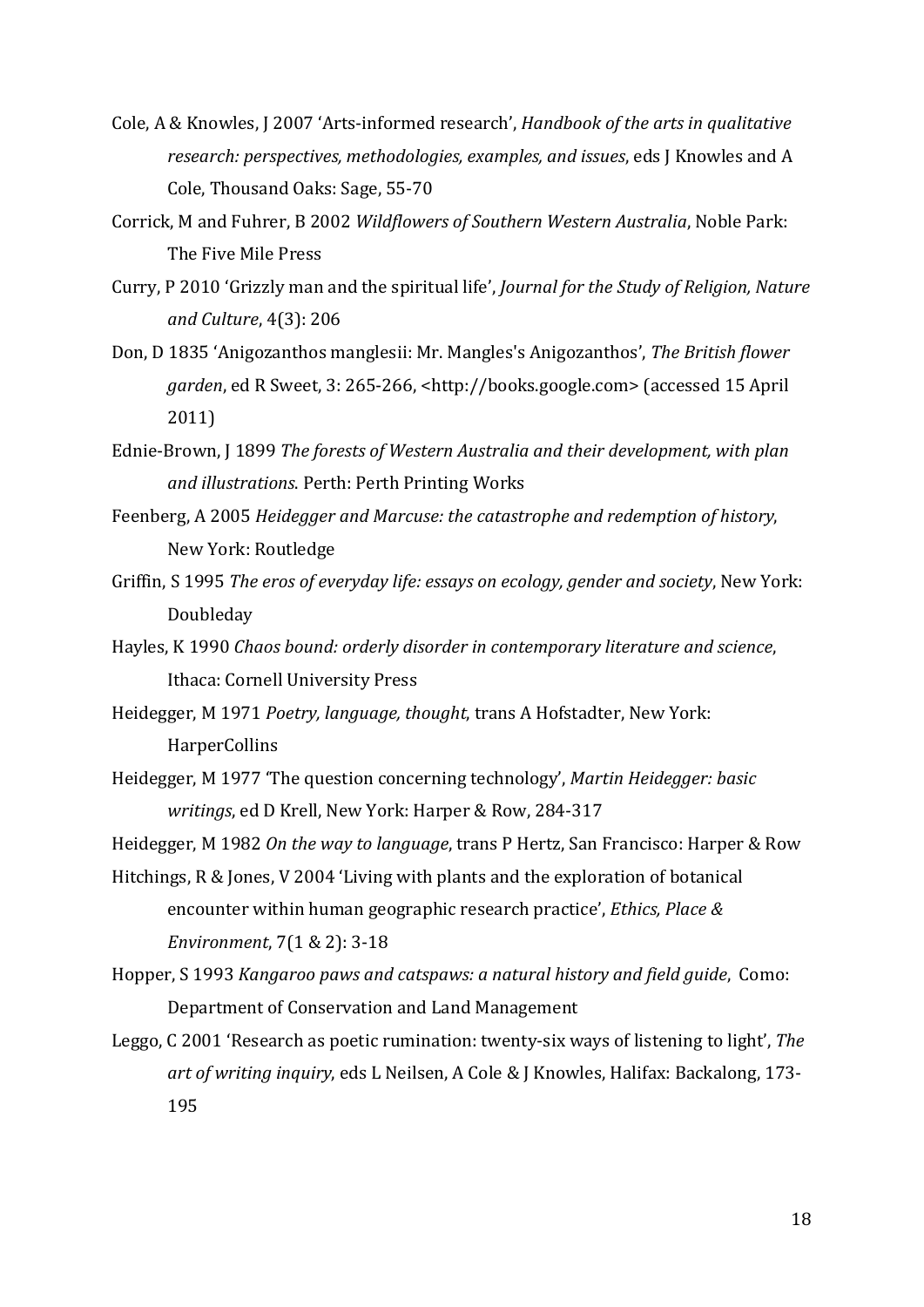- Leggo, C 2006 'Attending to winter: a poetics of research', *Spirituality, ethnography, and teaching: stories from within*, eds W Ashton & D Denton, New York: Peter Lang, 140-155
- Leggo, C 2007 'Astonishing silence: knowing in poetry', *Handbook of the arts in qualitative research: perspectives, methodologies, examples, and issues*, eds J Knowles and A Cole, Thousand Oaks: Sage, 165-174

Mabey, R 2005 *Nature cure*, London: Chatto & Windus

Mabey, R 2010 *A brush with nature: 25 years of personal reflections on the natural world*, London: BBC Books

Main, B 1967 *Between wodjil and tor*, Melbourne: Jacaranda

- McCabe, T 1998 'Nyoongar *kaarny* Nyoongar spirituality', *Nyoongar views on logging old growth forests*, ed T McCabe, Perth: Wilderness Society, 6
- Neilsen, L 2007 'Lyric enquiry', *Handbook of the arts in qualitative research: perspectives, methodologies, examples, and issues*, eds J Knowles & A Cole, Thousand Oaks: Sage, 93-104
- Paczkowska, G & Chapman, A 2000, *The Western Australian flora: a descriptive catalogue*, Perth: Wildflower Society of Western Australia (Inc.), the Western Australian Herbarium, CALM and the Botanic Gardens & Parks Authority
- Phillips, D 1999 'Ecocriticism, literary theory, and the truth of ecology', *New Literary History*, 30(3)
- Porteous, J 1996 *Environmental aesthetics: Ideas, politics and planning*, London: Routledge
- Prendergast, M 2009 'Introduction: the phenomena of poetry in research', *Poetic inquiry: vibrant voices in the social sciences*, eds M Prendergast, C Leggo & P Sameshima, Rotterdam: Sense, xix-xlii

Pryor, G 2005 'Black death: species extinction in WA', *Artlink*, 25(4), <http://www.artlink.com.au/articles.cfm?id=2227> (accessed 5 April 2011)

- Rescher, N 2000 *Process philosophy: a survey of basic issues*, Pittsburgh: University of Pittsburgh Press
- Rodaway, P 2002 *Sensuous geographies: body, sense and place*, Abingdon, England: Taylor & Francis
- Rose, D & Robin, L 2004 'The ecological humanities in action: an invitation', *Australian Humanities Review*, 31-32,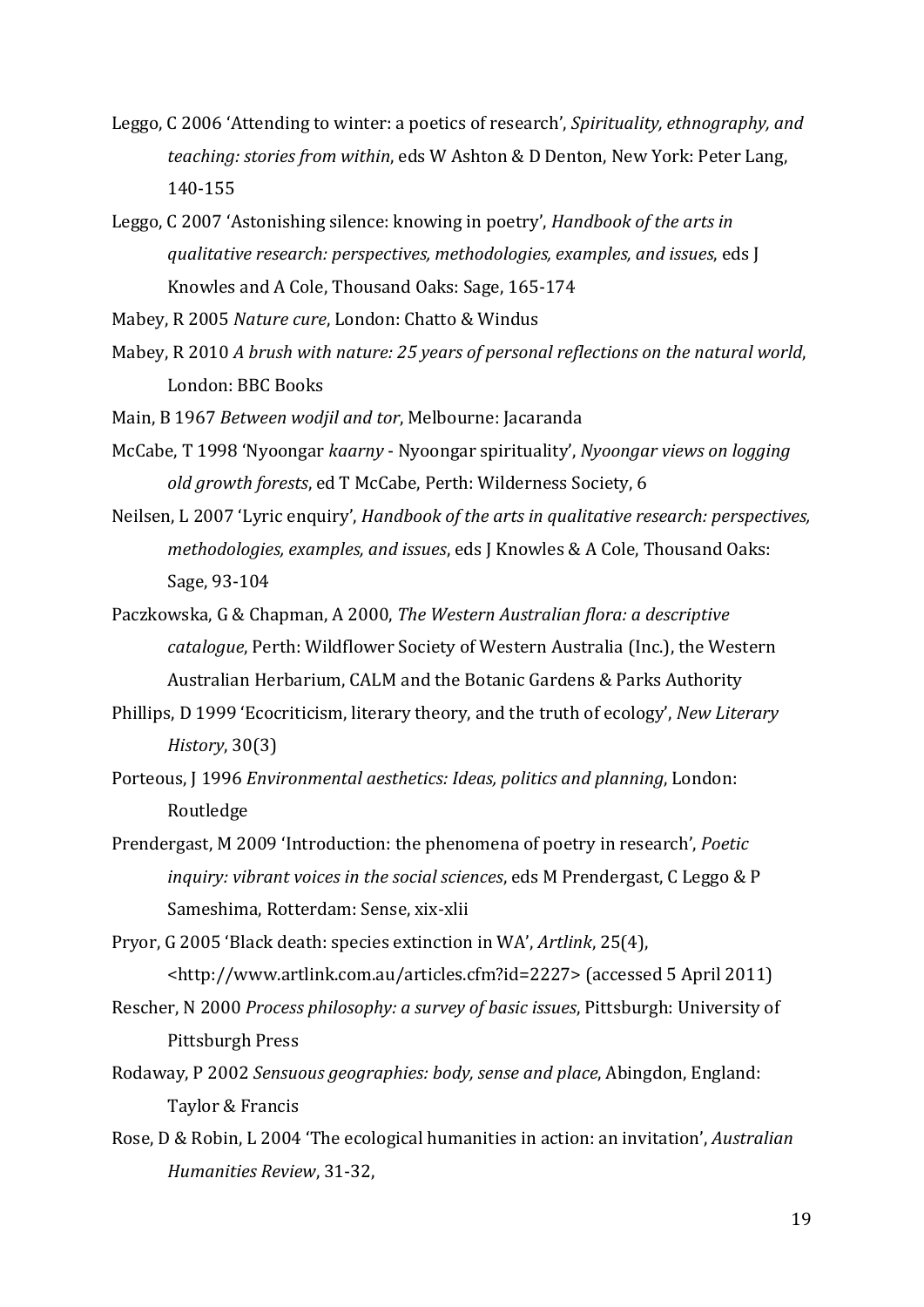<http://www.australianhumanitiesreview.org/archive/Issue-April-2004/rose.html> (accessed 15 April 2011)

- Sattler, R 1994 'Homology, homeosis, and process morphology in plants', *Homology: the hierarchical basis of comparative biology*, ed B Hall, San Diego: Academic Press, 423-475
- Seddon, G 1972 *Sense of place: a response to an environment*, Perth: University of Western Australia Press, xiii-xiv
- Seddon, G 1997 *Landprints: reflections on place and landscape*, Cambridge: Cambridge University Press

Serres, M 2008 *The five senses: a philosophy of mingled bodies*, London: Continuum

- Thomas, S 2004 *Of earth and flesh and bones and breath: landscapes of embodiment and moments of re-enactment*, Halifax: Backalong
- Thomas, S 2009 'Nissopoesis: visuality and aesthetics in poetic inquiry', *Poetic inquiry: vibrant voices in the social sciences*, eds M Prendergast, C Leggo & P Sameshima, Rotterdam: Sense, 127-132

Thoreau, H 1862/2007 *Walking*, LaVergne: Filiquarian Publishing

Tredinnick, M 2005 *The land's wild music: encounters with Barry Lopez, Peter Matthiessen, Terry Tempest Williams, and James Galvin*, San Antonio: Trinity University Press

Trigger, D & Mulcock, J 2005 'Forests as spiritually significant places: nature, culture and "belonging" in Australia', *The Australian Journal of Anthropology*, (16)3: 306- 320

# Endnotes

<span id="page-20-1"></span><sup>2</sup> See, for example, A Berleant 2005 *Aesthetics and environment: variations on a theme*, Burlington: Ashgate Publishing

<span id="page-20-2"></span><sup>3</sup> For a geographer's understanding of landscape, see D Cosgrove 1998 *Social formation and symbolic landscape*, Madison: University of Wisconsin Press

<span id="page-20-3"></span><sup>4</sup> For a discussion of the autocentric senses, see J Porteous 1996 *Environmental aesthetics: ideas, politics and planning*, London: Routledge, 31

<span id="page-20-0"></span> <sup>1</sup> For an account of this project, please see J Ryan 2009 ''Plants that perform for you'? from floral aesthetics to floraesthesis in the Southwest of Western Australia', *Australian Humanities Review*, 47: 117-140, <http://epress.anu.edu.au/ahr/047/pdf/10.pdf> (accessed 29 April 2011)